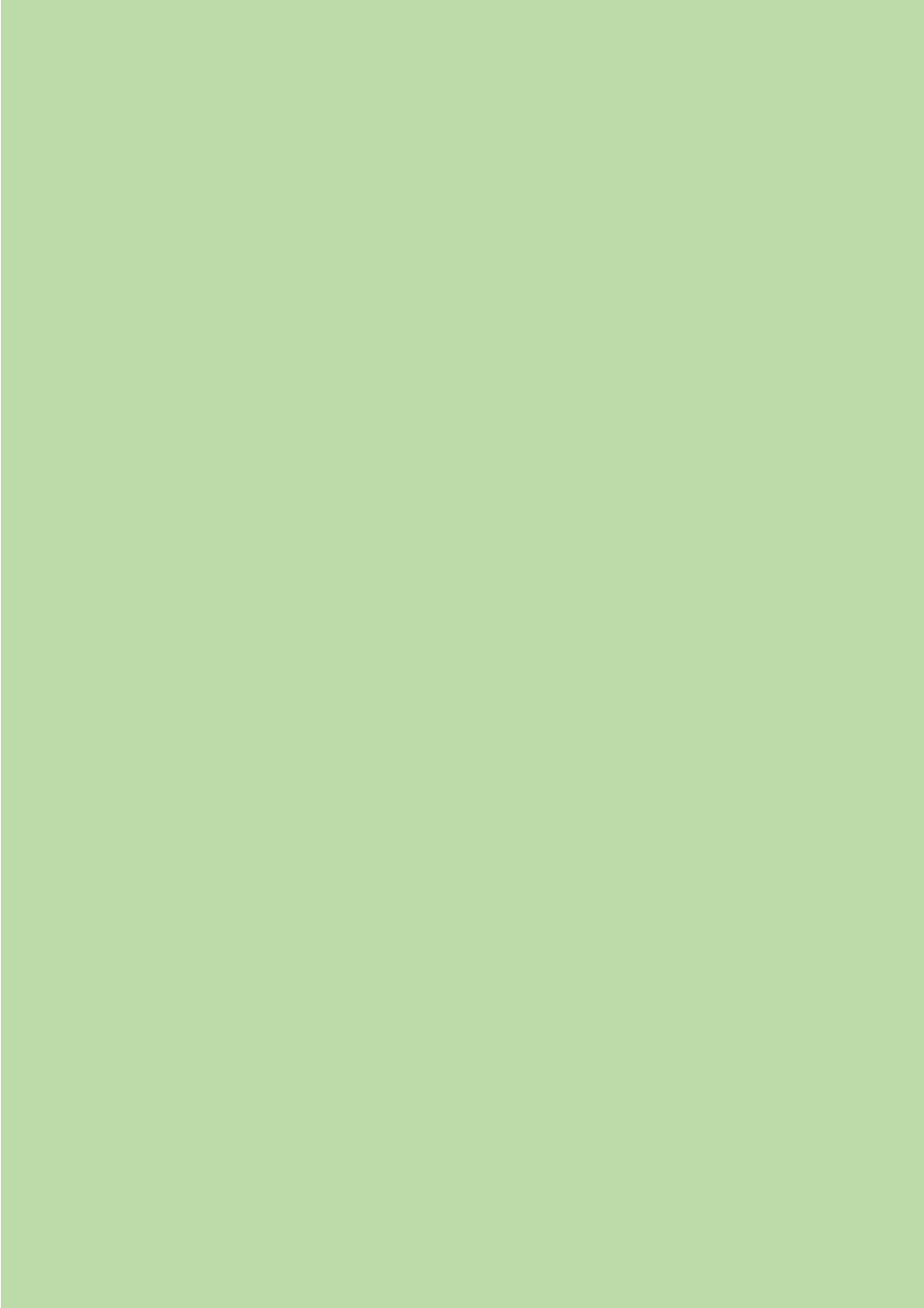# **CHAPTER-V SOCIAL SECTOR**

### **5.1 Introduction**

The Chapter contains findings based on audit of the State Government departments under Social Sector.

Social Sector is one of the most important sectors of any economy. It includes components which play an important role in the contribution of human resource development. Education, health and medical care, training, water supply and sanitation, housing conditions, *etc.* are some of the components which contribute to the enhancement of human capital. Since human capital refers to the productive capacities of human beings as income producing agents in the economy and may be defined as a stock of skills and productive knowledge embodied in people, there is a direct relationship between social sector and growth of an economy.

Government of Manipur has accorded due importance to Sector in the State by allocating a significant part of its financial resources to this sector. **Table No. 5.1.1** gives the expenditure incurred during the last five years by some of the major departments under Social Sector.

| <b>Years</b> | <b>Education</b> | <b>Community</b><br>& Rural<br><b>Development</b> | <b>Medical</b><br>Health &<br>Family<br><b>Welfare</b> | <b>Total on</b><br><b>Social Sector</b><br>(In per cent) | <b>Total</b><br><b>Expenditure</b> |
|--------------|------------------|---------------------------------------------------|--------------------------------------------------------|----------------------------------------------------------|------------------------------------|
| 2014-15      | 1,085.53         | 102.69                                            | 578.04                                                 | 3.373.55<br>(37.97)                                      | 8,884.61                           |
| 2015-16      | 1.053.35         | 672.20                                            | 485.66                                                 | 3,255.28<br>(35.78)                                      | 9.098.16                           |
| 2016-17      | 1.115.64         | 781.68                                            | 479.56                                                 | 3,375.68<br>(31.11)                                      | 10,852.06                          |
| 2017-18      | 1.263.75         | 942.72                                            | 583.13                                                 | 4,505.71<br>(39.53)                                      | 11,397.17                          |
| 2018-19      | 1,369.25         | 922.83                                            | 614.33                                                 | 4,653.17<br>(31.89)                                      | 14,590.22                          |

| Table No. 5.1.1 Expenditure of major departments during 2014-19 |                                    |  |
|-----------------------------------------------------------------|------------------------------------|--|
|                                                                 | $\overline{\mathcal{E}}$ in crore) |  |

*Source: Appropriation Accounts.* 

During 2018-19, GoI transferred  $\bar{\tau}$  55.92 crore directly to different implementing agencies out of which,  $\bar{\tau}$  20.30 crore (36 *per cent*) pertained to Social Sector as detailed in *Appendix 5.1*.

**Table No. 5.1.2** provides Department-wise details of budget provision and expenditure incurred by 17 departments pertaining to Social Sector during 2018-19.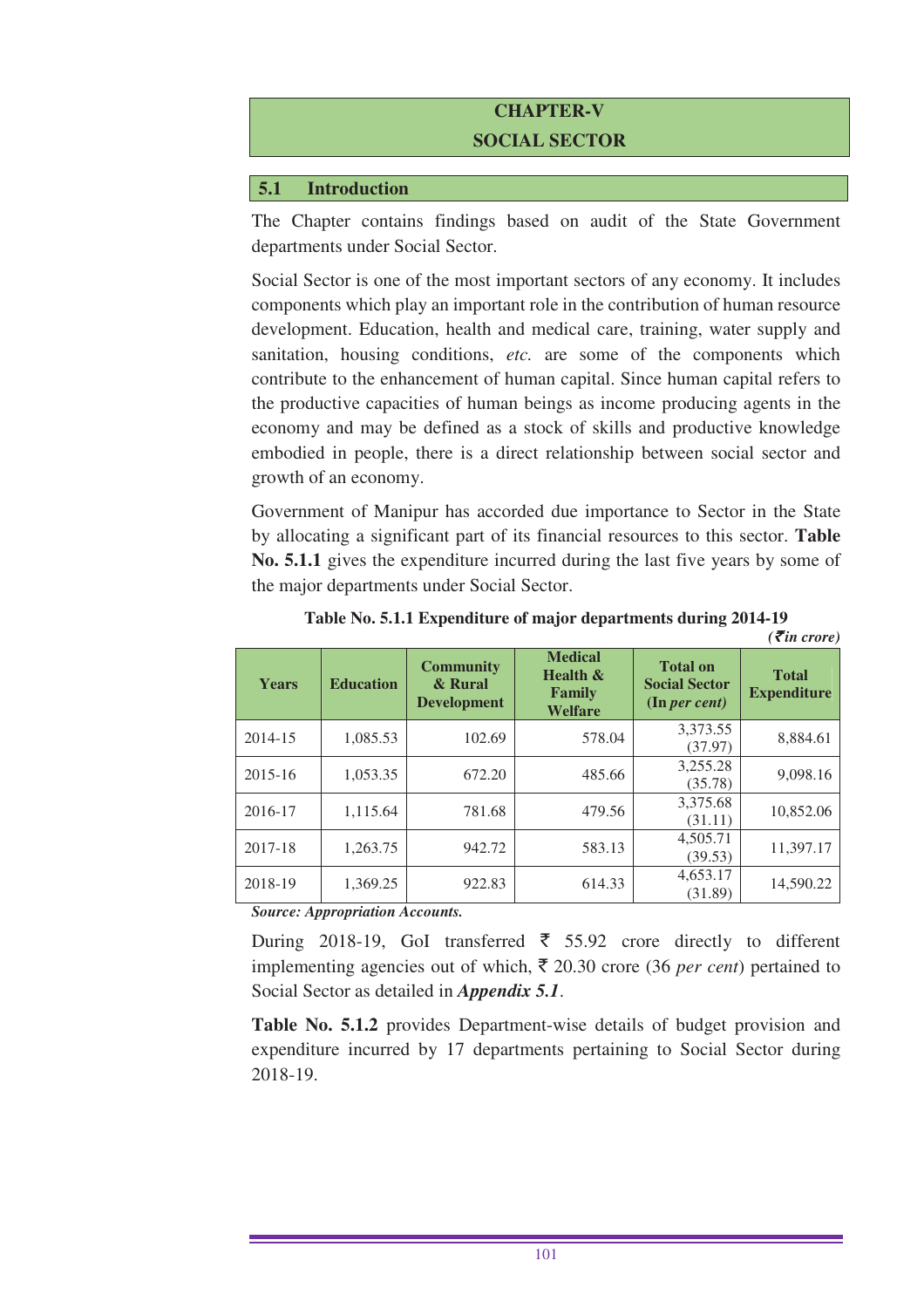|                |                                                         |                                   | $($ <i>₹in crore</i> $)$ |
|----------------|---------------------------------------------------------|-----------------------------------|--------------------------|
| SI.<br>No.     | <b>Department</b>                                       | <b>Budget</b><br><b>Provision</b> | <b>Expenditure</b>       |
| 1              | Community and Rural Development                         | 1,819.85                          | 922.83                   |
| $\mathfrak{2}$ | Adult Education*                                        |                                   |                          |
| 3              | Education (Schools)*                                    |                                   |                          |
| $\overline{4}$ | Education (University)*                                 | 1,523.54                          | 1,369.25                 |
| 5              | Technical Education*                                    |                                   |                          |
| 6              | Tribal Affairs and Hill and Schedule Castes Development | 923.94                            | 667.47                   |
| 7              | Medical Health and Family Welfare                       | 774.02                            | 614.33                   |
| 8              | Municipal Administration Housing and Urban Development  | 688.46                            | 264.85                   |
| 9              | Social Welfare                                          | 414.91                            | 255.86                   |
| 10             | Minorities and Other Backward Classes                   | 293.82                            | 178.14                   |
| 11             | Relief and Disaster Management                          | 165.20                            | 64.98                    |
| 12             | Panchayat                                               | 105.22                            | 79.32                    |
| 13             | Consumer Affairs, Food and Public Distribution          | 102.07                            | 92.32                    |
| 14             | Youth Affairs and Sports                                | 87.81                             | 85.22                    |
| 15             | Labour and Employment                                   | 86.85                             | 21.07                    |
| 16             | Arts and Culture                                        | 31.58                             | 27.18                    |
| 17             | <b>Information and Publicity</b>                        | 10.79                             | 10.35                    |
|                | <b>Total</b>                                            | 7,028.04                          | 4,653.17                 |

| Table No. 5.1.2 Budget Provision and Expenditure of departments during |
|------------------------------------------------------------------------|
| 2018-19                                                                |

*Source: Budget Documents and Appropriation Accounts.* 

*\* Separate information not available.* 

As it can be seen from table above, there was savings of  $\bar{\tau}$  2374.87 (33.79 *per cent*) crore from Budget provision of above mentioned departments, Labour and employment had the maximum savings of  $\bar{\bar{\xi}}$  65.78 crore (75.73 *per cent*) followed by Municipal Administration, Housing and Urban Development  $\bar{\mathcal{F}}$  423.61 crore (62 *per cent*) and Relief and Disaster Management  $\bar{\mathcal{F}}$  100.22 crore (61 *per cent*) against their respective Budget provisions. Thus, the Budget Provisioning may be done more realistically by the departments.

### **5.1.1 Planning and execution of Audit**

Compliance audit of Social Sector is conducted in accordance with the Annual Audit Plan approved by the Comptroller and Auditor General of India. Topicality, financial profile, social relevance, internal control system of the units and occurrence of defalcation/ misappropriation/ embezzlement as well as past audit findings form the basis of risk assessment for selection of auditable entities.

After completion of the compliance audit, Inspection Reports (IRs) are issued to the heads of units as well as to the concerned heads of departments. In the light of replies received, audit observations are reviewed and settled if action taken by the audited entities is satisfactory. However, if no action is taken or action taken is not sufficient, the audit findings are retained and units are advised to take further remedial measures. However, some serious and selected audit findings are processed for inclusion in the Audit Report of the Comptroller and Auditor General of India for placing of the same before the State Legislative Assembly as mandated by the Constitution.

Keeping in view the importance accorded to the Social Sector by the State, we in Audit also accorded due importance to the Social Sector in our Annual Audit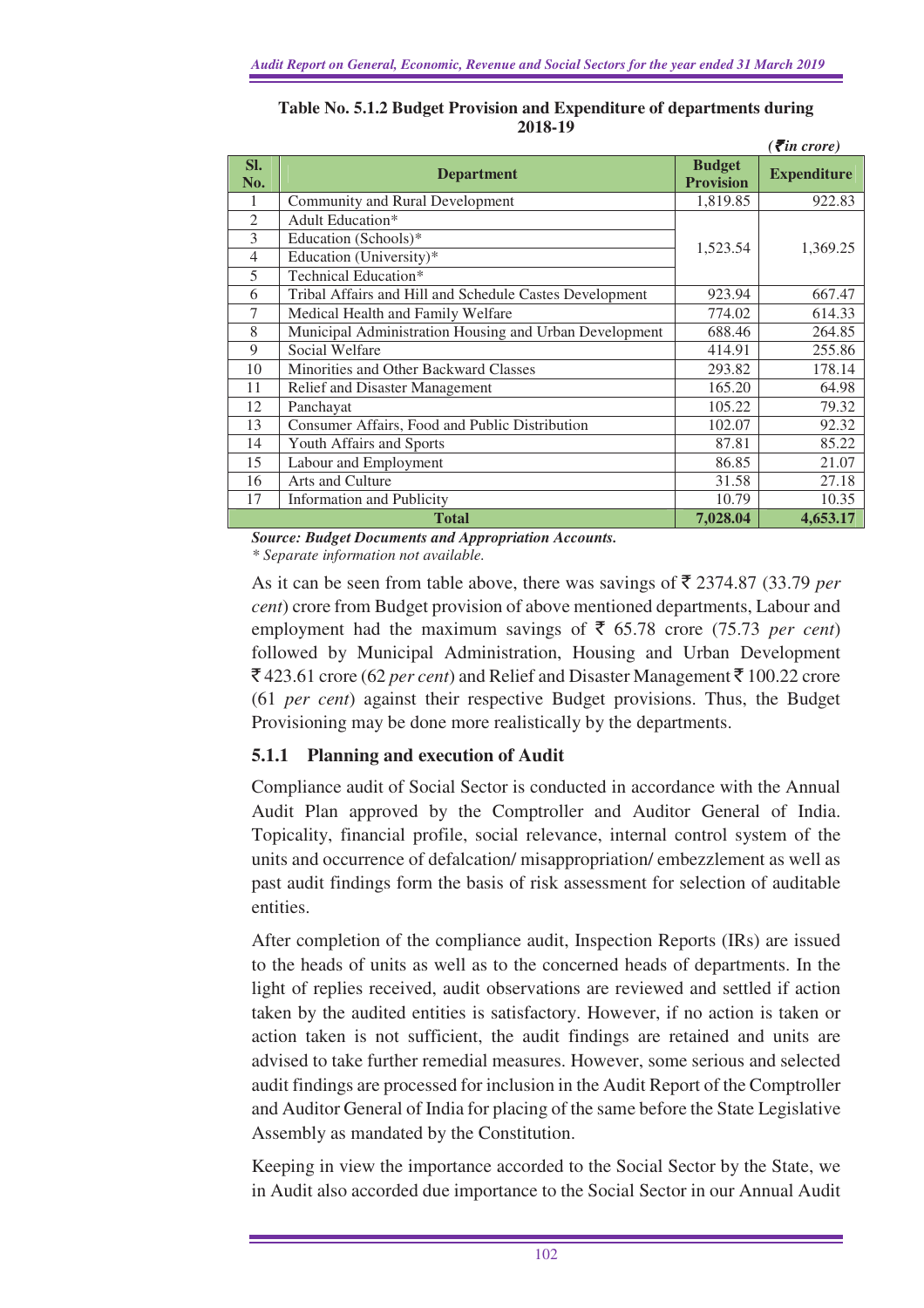Plan. Out of total 254 units selected for the compliance audit during 2018-19, we conducted audit of 120 units (47 *per cent)* pertaining to the Social Sector. As of March 2019, 109 IRs containing 788 paras involving expenditure of  $\bar{\xi}$  5,431.22 crore including expenditure of the previous years of the State Government under Social Sector were issued to the Unit heads with copies to the heads of the departments concerned.

This chapter contains one Performance Audit *viz*. 'Performance Audit on Umbrella Schemes of Education for Scheduled Caste, Scheduled Tribe and Other Backward Classes Students' and four Compliance Audit Paragraphs as discussed in succeeding paragraphs.

### **PERFORMANCE AUDIT**

# **DEPARTMENT OF OTHER BACKWARD CLASSES AND SCHEDULE CASTE AND DEPARTMENT OF TRIBAL AFFAIRS AND HILLS**

# **5.2 Performance Audit Report on Umbrella Schemes of Education for Scheduled Caste, Scheduled Tribe and Other Backward Classes Students**

### *Highlights*

Education is not only a basic requirement but it is also the most effective instrument for social equality and empowerment of a society. The Centre and the State Governments have the Constitutional responsibility of promoting education in the society in general and among the Scheduled Castes (SCs), the Scheduled Tribes (STs) and Other Backward Classes (OBCs) in particular. Various educational schemes *viz*. grant of scholarships, construction of hostels, coaching classes, setting up of special schools are implemented to upgrade their education levels and generate self-confidence and self-reliance among the students belonging to these categories.

A Performance audit to assess the effectiveness of government efforts to promote education among SC, ST and OBC students by way of scholarships and hostel facilities was carried out for the period 2014 to 2019. Some of the major findings of the Performance Audit are as follows:

 *There was no disbursal of scholarship funds under SC Pre-Matric Scholarship Scheme, since the Department failed to demand Committed Liability through State Budget resulting in non- receipt Central Funds in 2017-18 and 2018-19.* 

### *(Paragraph 5.2.6.1)*

 *The number of rooms provided in the DPRs/ Estimates were insufficient to accommodate 100 students per hostel thereby accommodating total 307 (43.85 per cent) students only instead of the sanctioned 700 students.*

*(Paragraph 5.2.6.3)*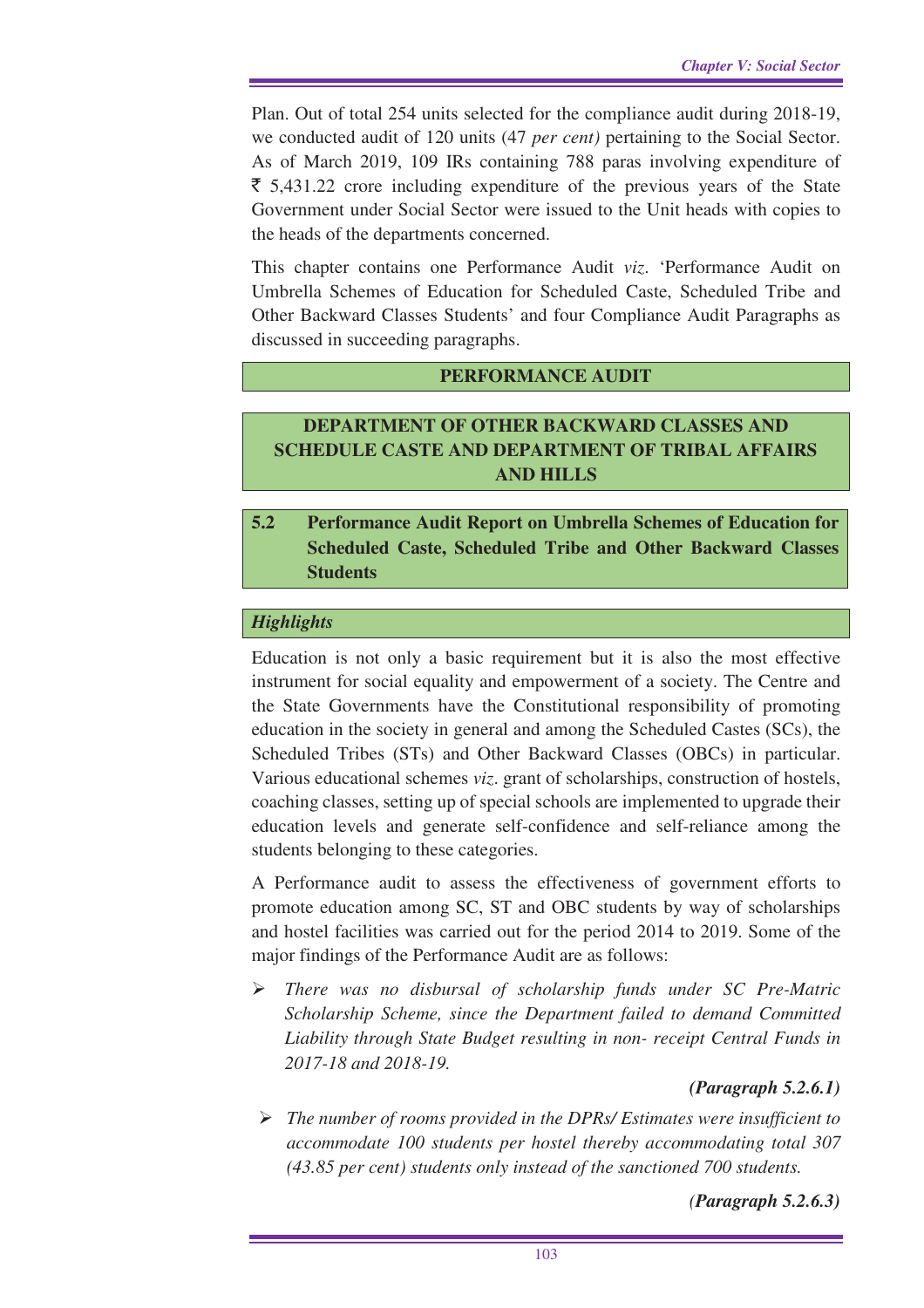*Three newly constructed hostels Yairipok, Kakching and Thoubal were not furnished by the Department as they did not send the proposal for furnishing of the hostels to GoI. Resultantly, two of these hostels remained unoccupied while in the third hostel, 'students' had to sleep on floors for want of basic amenities. Due to improper selection of village Behiang for ST Girls and Boys Hostel, the constructed hostel lay vacant and unoccupied since November, 2018.* 

# *(Paragraph 5.2.6.4)*

 *The State Government delayed distribution of scholarship funds ranging from two months to 19 months, despite receipt of GoI funds.* 

# *(Paragraph 5.2.7.2)*

 *The Departments concerned failed to ensure disbursal of scholarships to 3,448 students into their bank accounts on account of failed transactions resulting in funds of*  $\bar{\xi}$ *229.57 lakh lying undisbursed with the Banks.* 

### *(Paragraph 5.2.7.3)*

 *Lack of awareness about the scheme amongst students, especially in remote areas led to less coverage of potential students under the scheme.* 

# *(Paragraph 5.2.8.2)*

 *Post-Matric OBC students residing in hostels were deprived of their full scholarships as the scholarship was paid at the rate applicable to day scholars.* 

# *(Paragraph 5.2.8.3)*

 *There were huge delays in construction of hostels for SC, ST and OBC students ranging from 18 to 72 months.* 

# *(Paragraph 5.2.8.4)*

 *There was complete absence of monitoring of the Schemes by the State Government. Evaluation of outcomes of the schemes was also not carried out.* 

# *(Paragraph 5.2.9.1)*

### **5.2.1 Introduction**

 $\overline{a}$ 

The SCs, STs and OBCs constitute 97 *per cent*<sup>122</sup> of total population of Manipur. Education among these categories of the population is incentivised through various educational schemes like grant of various types of scholarships, construction of hostels, coaching classes, setting up of special schools, *etc*. There are about 23 educational schemes implemented in India for promotion of education among SC, ST and OBC categories of which, the category-wise list of 13 schemes being implemented in Manipur is given in the following table.

<sup>122</sup> SC- 3.41 *per cent*, ST- 40.88 *per cent* and OBC-52.7 *per cent*.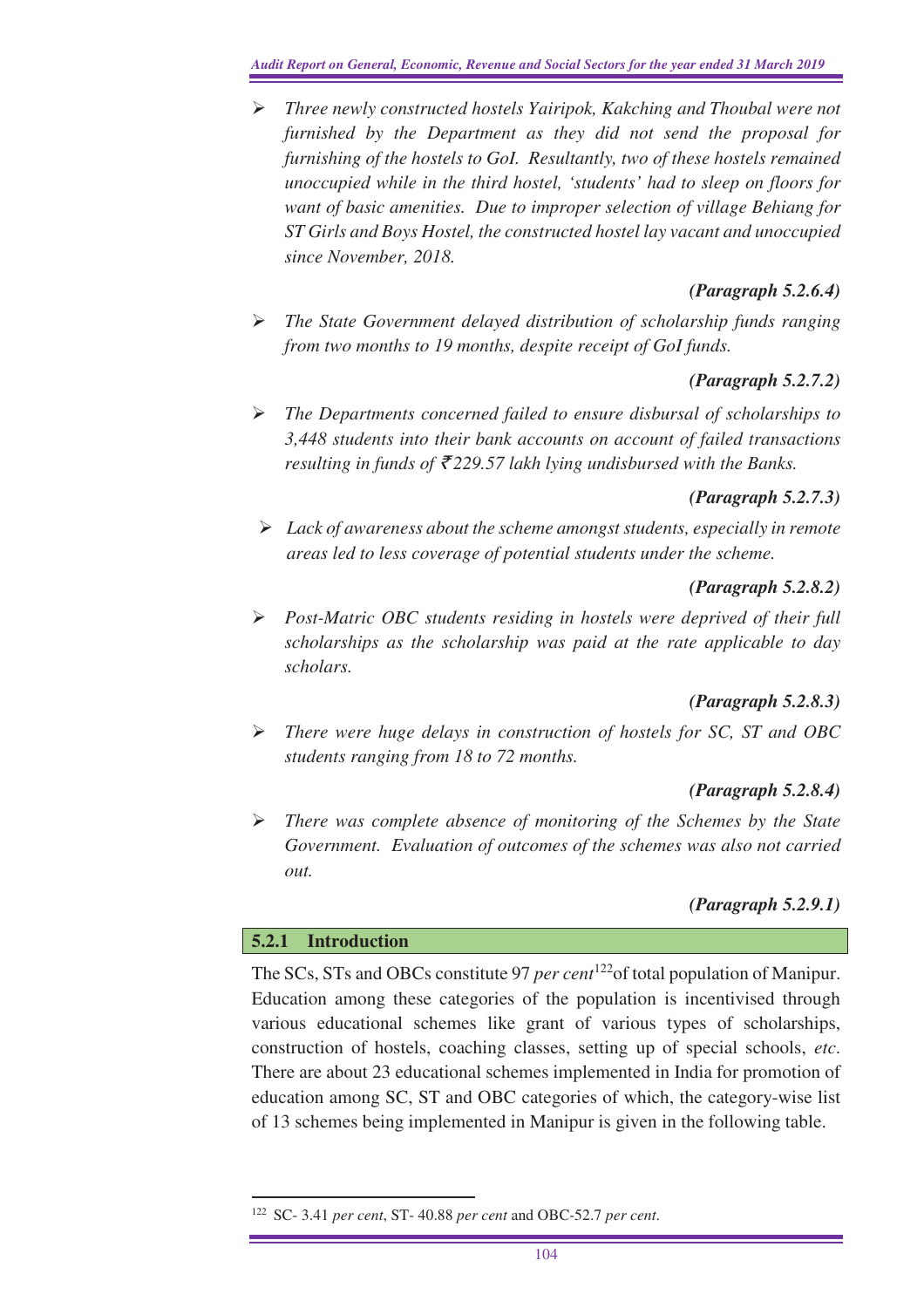|      | SC                  |  | <b>ST</b>                          | <b>OBC</b>                   |  |  |  |  |
|------|---------------------|--|------------------------------------|------------------------------|--|--|--|--|
|      | Pre-Matric          |  | i. Pre-Matric Scholarship scheme   | i. Pre-Matric Scholarship    |  |  |  |  |
|      | Scholarship scheme  |  | ii. Post-Matric Scholarship scheme | scheme                       |  |  |  |  |
| ii.  | Post-Matric         |  | iii. Hostels for ST                | ii. Post-Matric Scholarship  |  |  |  |  |
|      | Scholarship scheme. |  | iv. Eklavya Model Residential      | scheme                       |  |  |  |  |
| iii. | SC Hostels under    |  | <b>Schools</b>                     | iii. Post-Matric Scholarship |  |  |  |  |
|      | Babu Jagjiwan Ram   |  | v. Ashram Schools *                | scheme for EBC students **   |  |  |  |  |
|      | Chhatrawas Yojana   |  | vi. Vocational Training Centres in | iv. CSS Hostels for OBC      |  |  |  |  |
|      |                     |  | Tribal areas *                     | students                     |  |  |  |  |

**Table No. 5.2.1 List of educational schemes implemented in Manipur for SC, ST and OBC** 

*\* During audit period, no fund was released for these schemes.* 

*\*\* The scheme was implemented in the State from 2017-18 onwards.* 

Thus, it can be seen that the scholarship schemes (pre and post- matric) and hostel accommodation schemes are common across all categories of beneficiaries. The Scholarship Schemes were introduced with the objective to provide financial assistance to the parents of SC/ ST/ OBC children for education of their wards and to enable students to complete their education without dropping out. The schemes for construction of Hostels were to create a congenial atmosphere free from domestic chores so that students are able to concentrate on learning. These measures were expected to increase enrolment, contain drop outs and spread education among the weaker sections of society.

The Ministry of Social Justice and Empowerment (MSJE), GoI provides Central Assistance (CA) to the State Government for implementation of SC and OBC Scholarship schemes as well as funds for construction of the Hostels. At the State level, the schemes of SCs and OBCs are implemented by the Department of Other Backward Classes and Scheduled Castes (DOBSC). The organisational structure of the Department is given below.



#### **Organogram of DOBSC, Manipur**

Ministry of Tribal affairs (MOTA), GoI provides CA for implementation of schemes related to ST students. At the State level, the schemes for ST category are implemented by the Department of Tribal Affairs and Hills (TA&H). The Organisational structure of the Department is given in the chart as follows.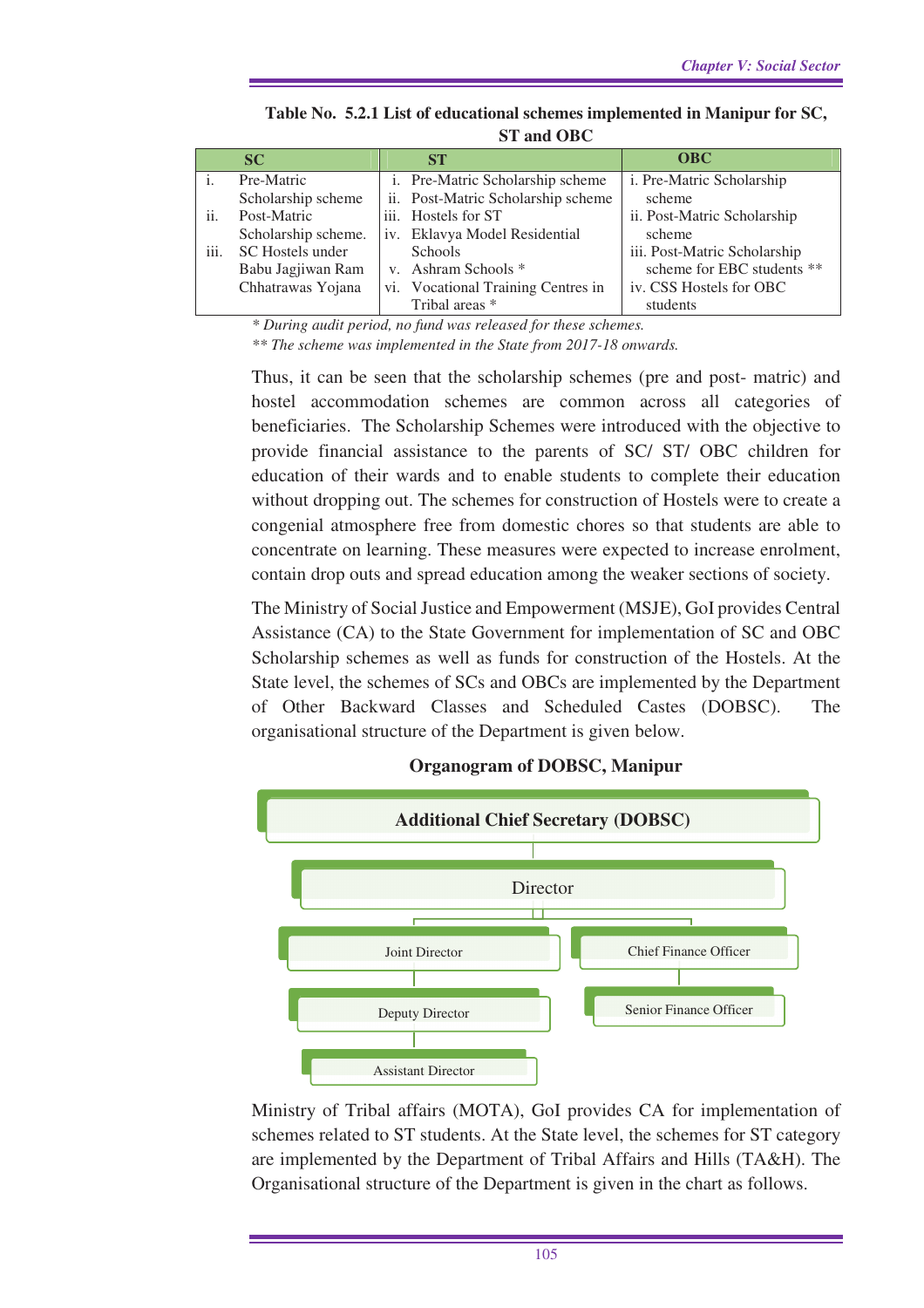

### **Organogram of TA&H, Manipur**

All the Schemes under these two Departments are implemented at Directorate level as there are no district or lower level institutional arrangements for implementation of these schemes.

### **5.2.2 Schemes objectives, Funding Pattern, eligibility criteria and application procedure**

The objectives, funding pattern and upper limit of income of the parents/ guardians of nine schemes covered in the PA is shown in the table below.

| SI.            |                                        |                                         | <b>Funding pattern</b> |                     | <b>Upper limit of income</b> |          |  |  |  |  |
|----------------|----------------------------------------|-----------------------------------------|------------------------|---------------------|------------------------------|----------|--|--|--|--|
| No.            | <b>Objectives</b><br><b>Categories</b> |                                         | (in per cent)          |                     | per annum (in $\bar{z}$ )    |          |  |  |  |  |
|                |                                        |                                         | <b>Central</b>         | <b>State</b>        | <b>Since</b>                 |          |  |  |  |  |
|                | <b>Pre-Matric Scholarship</b>          |                                         |                        |                     |                              |          |  |  |  |  |
|                |                                        | (a) To support SC/ST children           | 100                    |                     | <b>July 2012</b>             | 2,00,000 |  |  |  |  |
| 1              | <b>SC</b>                              | studying in classes IX and X and        |                        | $\mathrm{CL}^{123}$ | September                    |          |  |  |  |  |
|                |                                        | (b) To improve participation of SC/ST   |                        |                     | 2017                         | 250000   |  |  |  |  |
|                |                                        | children in classes IX and X of the     |                        |                     |                              |          |  |  |  |  |
| 2              | <b>ST</b>                              | Pre-Matric stage.                       | 90                     | 10                  | <b>July 2012</b>             | 200000   |  |  |  |  |
|                |                                        | To provide benefit/financial            |                        |                     | <b>NA</b>                    | 44500    |  |  |  |  |
| 3              | OBC                                    | assistance to weaker Section amongst    | 50                     | 50                  |                              |          |  |  |  |  |
|                |                                        | OBCs children.                          |                        |                     | 2017-18                      | 250000   |  |  |  |  |
|                |                                        | <b>Post-Matric Scholarship</b>          |                        |                     |                              |          |  |  |  |  |
| $\overline{4}$ | <b>SC</b>                              | Financial assistance to SC/ST/<br>(a)   | 100                    |                     | <b>July 2010</b>             | 250000   |  |  |  |  |
| 5              | <b>ST</b>                              | <b>OBC</b> students                     | 90                     | 10                  | <b>July 2010</b>             | 200000   |  |  |  |  |
|                |                                        | To complete Post-Matric or post-<br>(b) |                        |                     | <b>July 2011</b>             | 100000   |  |  |  |  |
| 6              | OBC                                    | secondary education.                    | 100                    |                     | Sept 2018                    | 150000   |  |  |  |  |
|                |                                        | <b>Hostel schemes</b>                   |                        |                     |                              |          |  |  |  |  |
| $\overline{7}$ | $SC*$                                  | To provide hostel facilities for SC/    | 90                     | 10                  |                              |          |  |  |  |  |
| 8              | $ST*$                                  | ST/OBC boys and girls studying in       | 90                     | 10                  |                              |          |  |  |  |  |
|                |                                        | middle schools, Higher Secondary        |                        |                     |                              |          |  |  |  |  |
|                |                                        | Schools, Colleges and Universities to   |                        |                     |                              |          |  |  |  |  |
| 9              | OBC                                    | pursue their education career and also  | 90                     | 10                  |                              |          |  |  |  |  |
|                |                                        | to contain their dropout rates.         |                        |                     |                              |          |  |  |  |  |

| Table No. 5.2.2 Scheme objectives, funding pattern and criteria |  |  |  |
|-----------------------------------------------------------------|--|--|--|
|-----------------------------------------------------------------|--|--|--|

*\* In case of SC Girls Hostel and ST Girls Hostel, 100 per cent Central fund is given.* 

<sup>123</sup> Expenditure incurred by a State/UT on the scheme during the terminal year of any Plan period (erstwhile five-year plan periods) is termed as 'committed liability' (CL) of that State/UT and is required to be borne by it for each of the years during the next Plan period from its own budgetary provisions (Only for SC Pre- Matric). In this case, the CL is ₹ 38.92 lakh.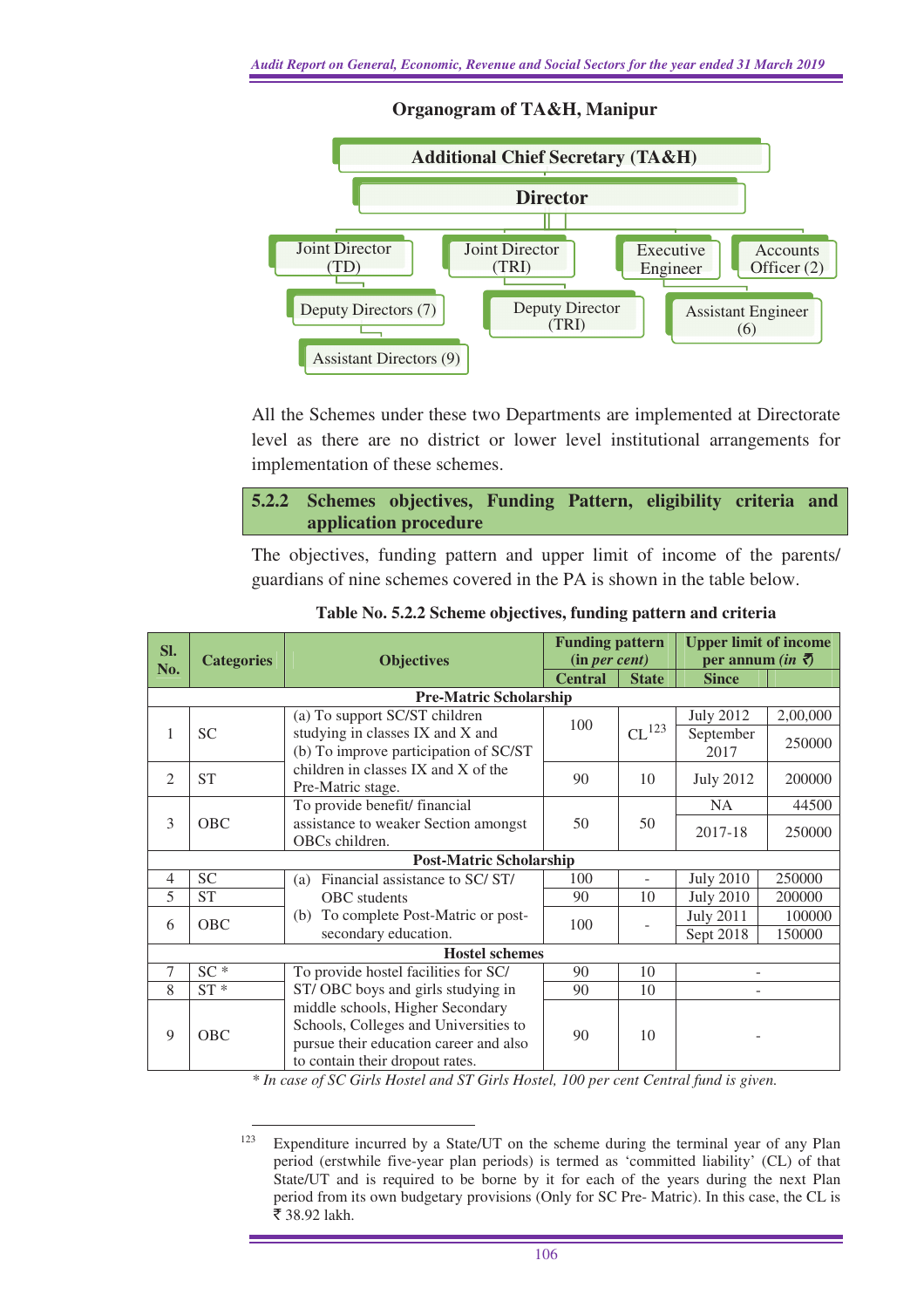The Departments invite applications from beneficiaries of different institutions, after scrutiny of applications; institutions forward the applications to Department with recommendations for sanctions.

#### **Table No. 5.2.3 Statement showing rates of scholarship of schemes**

#### **(A) Pre- Matric SC & ST**

|                      |                    |                  |                   |                  |                          | $($ <b>₹</b> per annum $)$ |  |
|----------------------|--------------------|------------------|-------------------|------------------|--------------------------|----------------------------|--|
|                      | <b>Scholarship</b> |                  | <b>Book Grant</b> |                  | <b>Total scholarship</b> |                            |  |
|                      | Days scholar       | <b>Hosteller</b> | Days scholar      | <b>Hosteller</b> | Davs scholar             | <b>Hosteller</b>           |  |
| <b>ST Pre matric</b> | .500               | 3.500            | 750               | 1.000            | 2250                     | 4.500                      |  |
| SC Pre matric *      | 500(2,250)         | 3,500(5,250)     | 750 (750)         | 1,000 (1,000)    | 2,250(3000)              | 4,500(6,250)               |  |

*\*Figures in bracket w.e.f. Sep 2017.* 

*Note: For both Day Scholar & Hosteller, Pre-Matric Scholarship for SC & ST is given to students studying in Class IX & X only.* 

|                        |                    |              | $($ <i>₹per annum</i> $)$ |
|------------------------|--------------------|--------------|---------------------------|
|                        | <b>Scholarship</b> | Ad Hoc grant | <b>Total scholarship</b>  |
|                        | Days scholar       |              |                           |
| <b>Class I-V</b>       | 250                | 500          | 750                       |
| <b>Class VI-VIII</b>   | 400                | 500          | 900                       |
| <b>Class IX-X</b>      | 500                | 500          | 1,000                     |
|                        | <b>Hosteller</b>   |              |                           |
| <b>Class III- VIII</b> | 2,000              | 500          | 2,500                     |
| <b>Class IX-X</b>      | 2,500              | 500          | 3,000                     |

#### **(B) Pre- Matric OBC**

*Note: Pre Matric Scholarship for OBC is given only to Class I to X students. However, Hostellers are paid from class III onwards.* 

The rates of scholarship under Post-Matric Scholarship Schemes vary as per the courses selected by the students as mentioned in the Scheme Guidelines. The total number of Students awarded in the State during the audit period are as mentioned in the table below.

#### **Table No. 5.2.4 Total Number of Students awarded Pre and Post Matric Scholarship**

| Year         |       | <b>Pre matric</b> |            | <b>Post Matric</b> |           |            |  |  |
|--------------|-------|-------------------|------------|--------------------|-----------|------------|--|--|
|              | SC    | <b>ST</b>         | <b>OBC</b> | <b>SC</b>          | <b>ST</b> | <b>OBC</b> |  |  |
| 2014-15      | 839   | 38,015            | NA         | 4,247              | 59,024    | 6,715      |  |  |
| $2015 - 16$  | 1.249 | 18,004            | 92         | 5,243              | 46,683    | 4,309      |  |  |
| 2016-17      | 1,367 | 14,063            | 930        | 6,002              | 39,184    | 8,888      |  |  |
| 2017-18      |       | 16,713            | 1,118      | 6,320              | 56,038    | 10,471     |  |  |
| 2018-19      | ۰     |                   |            |                    | 22,644    | 11,873     |  |  |
| <b>Total</b> | 3.455 | 86,795            | 2,140      | 21,812             | 2,23,573  | 42,256     |  |  |

As it can be seen from above table, 92,390 Pre-matric students and 2,87,641 Post-Matric students were awarded scholarship during 2014-19.

#### **5.2.3 Audit Objectives**

The Performance Audit of Umbrella Schemes of Education for SC, ST and OBC was taken up with objective to assess:

whether adequate Planning for implementation and provisions in the annual budgets was made;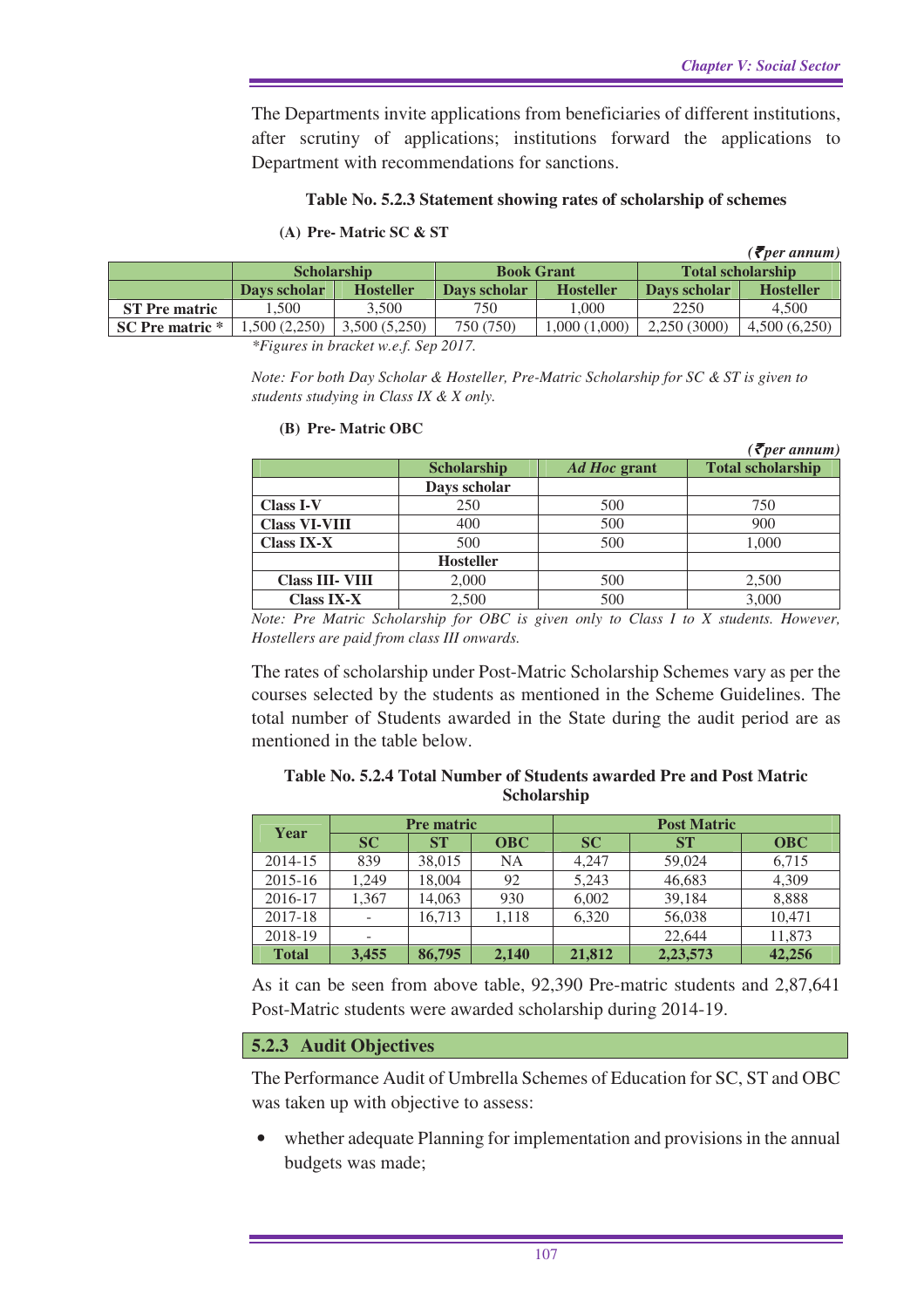- whether the financial management including releases and utilisation of funds was efficient and in conjunction with the stated objectives;
- whether the implementation of the scheme was effective and ensured transparency in processing of applications and timely disbursement of feereimbursement to eligible students; and
- whether the internal controls and monitoring mechanism were adequate.

### **5.2.4 Audit Criteria**

The audit criteria were derived from the following schemes' guidelines issued by the MSJE and MOTA, GoI:

- i. Post-Matric Scholarship scheme for SC, ST and OBCs (Both December 2010 and April 2018);
- ii. Pre-Matric Scholarship scheme for SC, ST and OBCs (Both July 2012 and September 2017);
- iii. Centrally Sponsored Scheme of Hostels for ST Boys and ST Girls;
- iv. Babu Jagjivan Ram Chhatrawas Yojana;
- v. Sponsored Scheme of Construction of Hostels for OBC Boys and Girls;
- vi. Departmental instructions and manuals, if any, on the scheme;
- vii. General Financial Rules 2005 and 2017;
- viii. CPWD Works Manual; and
- ix. Manipur Schedule Rates.

# **5.2.5 Audit Scope and methodology**

A Performance Audit (PA) of the schemes under implementation in Manipur for promotion of education in SC, ST and OBC categories was undertaken for Comptroller & Auditor General of India's Audit Report 2019.

The PA coverage was restricted to nine schemes (as listed in **Table No. 5.2.2**) that were under implementation during 2014-19 for promotion of education among SC, ST and OBC students. It involved scrutiny of records of Department of TA&H and DOBSC (erstwhile MOBC), physical verification of assets and facilities created, in addition to surveying of selected beneficiaries and other parties.

# *Sampling of Scholarship schemes (for six schemes)*

Out of the nine districts<sup>124</sup> (five Hills districts and four Valley districts) in the State, four districts<sup>125</sup> (two each from Hills and Valley districts) were selected, based on Probability Proportionate to Size without Replacement (PPSWOR).

 $\overline{a}$ <sup>124</sup> Imphal West, Imphal East, Thoubal, Bhisnupur, Churachandpur, Senapati, Chandel, Tamenglong and Ukhrul.

<sup>125</sup> **Hill districts-**Churachandpur and Senapati; **Valley districts-**Imphal West and Thoubal.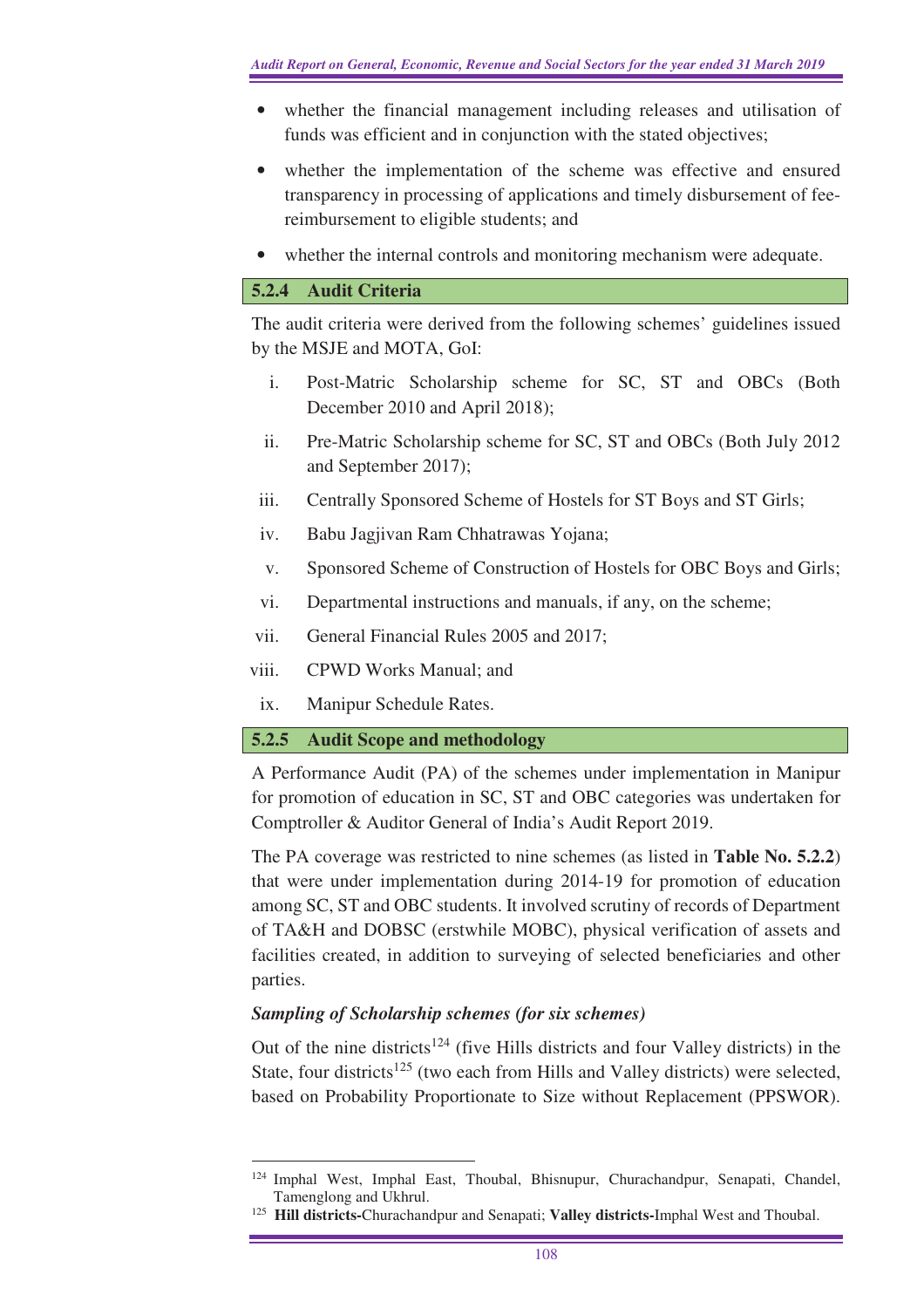Further, selection was based on population of STs and SCs only as district wise break up of OBCs population was not given in census report 2011.

For each selected districts, five institutes/ schools/ colleges each for Pre-Matric and Post-Matric scholarships were selected through PPSWOR. Accordingly, 40 institutes/ schools/ colleges were selected for scrutiny. The Principals of these 40 institutes were surveyed about effectiveness in implementation of scheme.

#### *Sampling of Hostel schemes (for three schemes)*

Audit observed that there were  $31$  hostels<sup>126</sup> which were approved/ sanctioned/ constructed during the period covered by audit, out of which, works of 16 hostels<sup>127</sup>were completed and that of 15 hostels<sup>128</sup> were ongoing. Out of these, 10 hostels (five completed<sup>129</sup> and five incomplete) were selected as sample based on random selection method, ensuring at least one hostel each for SCs, STs and OBCs was selected from both categories.

All the selected hostels were physically verified. List of the 10 selected hostels is given in *Appendix 5.2*.

The Performance Audit commenced with an Entry Conference on 03 June 2019 with the Departments responsible for implementation of the schemes wherein the audit objectives, scope and methodology were explained. Thereafter, records relating to the implementation of schemes at the Department level and implementing agencies/ colleges/ schools/ hostels were examined between June to October 2019. PA team also interacted with the Principals from the selected institutes.

The draft Audit Report was issued (December 2019) to the Department for their comments. An Exit Conference was held (January 2020) with the Nodal Departments. The views expressed during the Exit Conference and replies received from the Departments have been incorporated appropriately in the Report.

### *Audit findings*

 $\overline{a}$ 

#### **5.2.6 Planning**

The audit findings of the PA on Umbrella Schemes of Education for SC, ST and OBC Students are discussed in the succeeding paragraphs. The planning exercise in the Department was deficient as they did not assess the demand for funds under these two important Schemes, thereby failing to execute the Schemes and depriving beneficiaries of the Scheme benefits.

<sup>126</sup> Eight hostels for SCs, nine for STs and 14 for OBCs.

<sup>&</sup>lt;sup>127</sup> Six hostels for SCs, one for STs and nine for OBCs.

<sup>128</sup> Two hostels for SCs, eight for STs and five for OBCs.

<sup>&</sup>lt;sup>129</sup> During audit, it was seen that out of the five hostels stated as completed by the Department, one hostel, *viz*. OBC Boys Hostel at Sangaiyumpham, Thoubal was found incomplete as on September 2019 (95 *per cent* completed).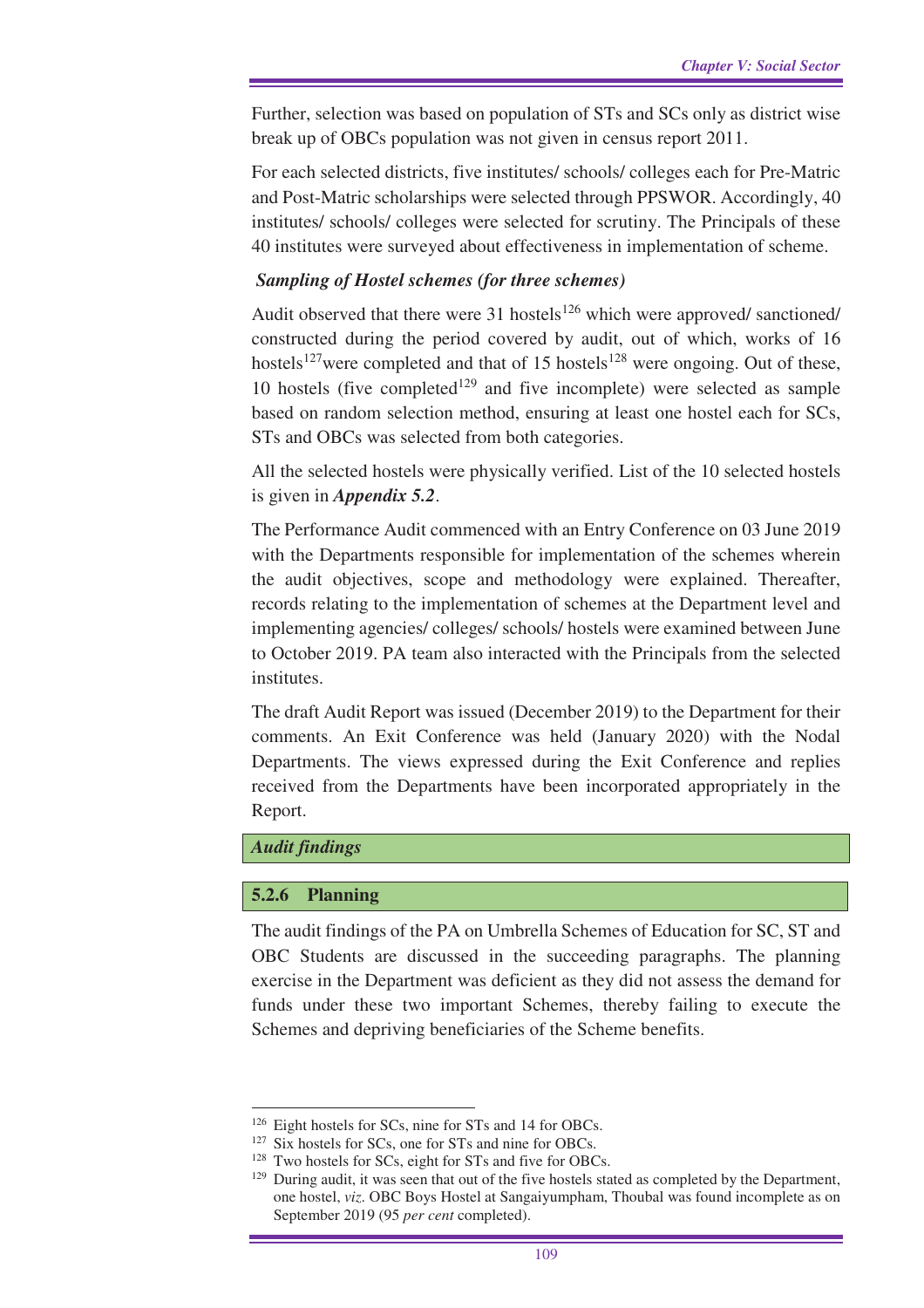# **a.** *Scholarship Schemes*

# **5.2.6.1 Deprival of SC Pre-Matric Scholarship due to non-inclusion of Committed Liability in the State budget**

The Pre-Matric Scholarship Scheme for SC students studying in class IX and X was introduced during the first year of XII five-year plan (2012-17). The expenditure incurred in the terminal year of a five-year plan *i.e.* 2016-17 for XII five-year plan, was termed as Committed Liability (CL) of the State Government. As per para  $15^{130}$  of the Scheme guidelines, the State was eligible for Central funding over and above CL for the succeeding plans provided the CL is borne by State through their own budget.

For the year 2016-17, the DOBSC assessed the fund requirement as  $\bar{z}$  38.92 lakh however, no expenditure could be incurred under SC Pre-Matric Scheme as the funds were released by the GoI during the year 2017-18.

The Department, however, instead of proposing to the State Government to include CL in the State budget for succeeding years, demanded funds from MSJE, GoI. The Ministry did not release the CA.

Thus, had the Department planned it according to the Scheme Guidelines and demanded the funds from the State Government, SC students would not have been deprived of the scholarship for two consecutive years.

The Department admitted during the Exit Conference (January 2020) that there was confusion in computation of CL due to change in definition of CL in the revised Scheme Guidelines and they have sought clarification from the Ministry which is still awaited. Further, the Department admitted that they did not raise demand of CL to the State Budget. The Department's reply on confusion in computation of CL is not tenable since the Scheme guidelines and income limits were well known to them.

# **5.2.6.2 Non implementation of Book Bank Scheme<sup>131</sup>**

As per the scheme guidelines for SC and ST scholarship, Book banks are to be set up in all the Medical, Engineering, Agriculture, Law and Veterinary Degree colleges and Institutes imparting Chartered Accountancy, MBA and alike Management courses and Polytechnics where SC/ST students are in receipt of the Post-Matric Scholarship. There were eight institutions in Manipur which provided the above mentioned courses. The number of SC and ST students availing scholarship in any of the above mentioned courses during the period 2014-15 to 2018-19 from these Institutes is as shown in the table as follows.

<sup>&</sup>lt;sup>130</sup> Read with para 14.1 of the Scheme Guidelines.

<sup>&</sup>lt;sup>131</sup> CA will be provided to buy books ranging from  $\overline{5}$  2,400 to  $\overline{5}$  7,500 for one set of books (one set per student or one set for two students) depending on the course pursued by the SC and ST students.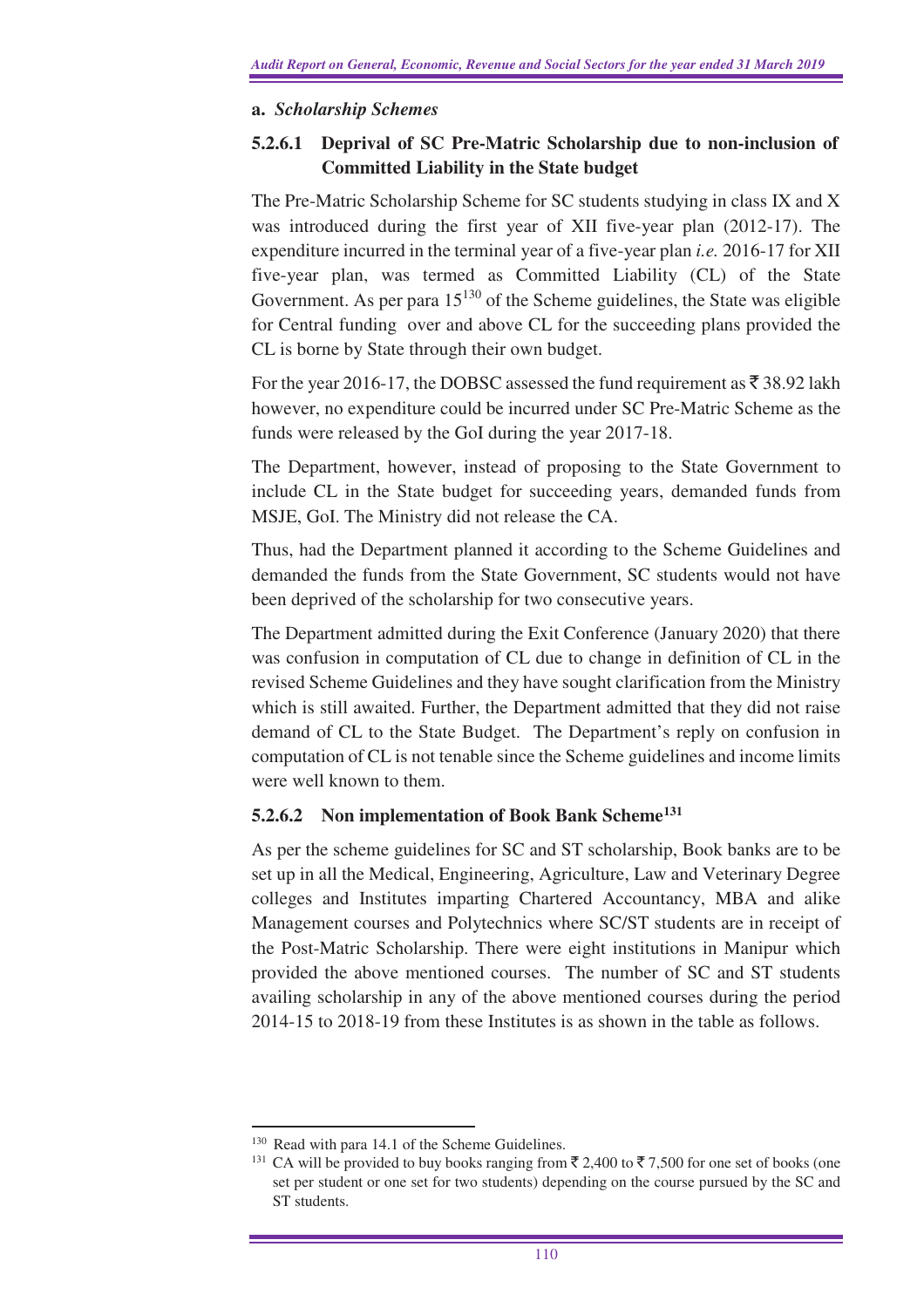| SN.            | <b>Name of Institute</b>  | 2014-15 | 2015-16 | 2016-17 | 2017-18 | 2018-19 |
|----------------|---------------------------|---------|---------|---------|---------|---------|
|                | Govt. Polytechnic, Imphal | 83      | 120     | 148     | 179     | 186     |
| $\overline{2}$ | <b>ICM</b>                | 10      | 15      | 11      | 20      | 20      |
| 3              | JNIMS, Porompat           | 160     | 174     | 185     | 194     | 214     |
| $\overline{4}$ | LMS Law College, Imphal   | 132     | 170     | 281     | 215     | 189     |
| 5              | MIT, Takyel               | 61      | 48      | 68      | 87      | 85      |
| 6              | Manipur Tech. Univ.       | 0       |         | 25      | 56      | 77      |
|                | <b>NIT</b>                | 31      | 42      | 76      | 46      | 78      |
| 8              | RIMS, Imphal              | 95      | 96      | 100     | 92      | 94      |
|                | <b>Total</b>              | 572     | 665     | 894     | 889     | 943     |

|             |  | Table No. 5.2.5 Institutes and number of SC and ST students availing |  |  |  |  |  |  |  |  |  |
|-------------|--|----------------------------------------------------------------------|--|--|--|--|--|--|--|--|--|
| scholarship |  |                                                                      |  |  |  |  |  |  |  |  |  |

*\* SC and ST Post-Matric scholarship for 2018-19 is not yet disbursed (July 2019).* 

Test check of records revealed that the implementing departments did not forward any proposal to the Ministries for implementation of Book Banks scheme in Manipur and hence did not receive any funds. Due to poor planning on the part of the Department, eligible students were denied scheme benefits.

Accepting the audit observation (January 2020), the Department stated that the eligible institutes will be contacted for implementation of the Book bank Scheme. The reply does not address lapses of the past.

### **b**. *Hostel Schemes*

### **5.2.6.3 Deficient planning of hostel building design**

**a)** The scheme for construction of Hostels for SC, ST and OBC students under Centrally Sponsored Scheme aims to provide hostel facilities so as to encourage students belonging to the targeted groups to pursue their education and also to contain their dropout rates. As per the sanction accorded by MOTA and MSJE, the inmate capacity for all the 10 sampled hostels was for 100 students per hostel.

Audit scrutiny revealed that in seven out of the 10 selected hostels, the number of rooms provided in the DPRs/ Estimates were insufficient to accommodate 100 students per hostel as shown in the table below.

| SI.<br>No.     | <b>Name of Hostel</b>             | <b>Sanctioned</b><br>inmate<br>capacity | <b>Room</b><br>description | No. of<br>rooms | <b>Total</b><br>inmate<br>capacity<br>(4x5) | <b>Shortage</b><br>$(3-6)$ |
|----------------|-----------------------------------|-----------------------------------------|----------------------------|-----------------|---------------------------------------------|----------------------------|
|                | $\mathbf{2}$                      | 3                                       | 4                          | 5               | 6                                           | 7                          |
|                |                                   |                                         | 3-bedded                   | 12              | 36                                          |                            |
| 1              | <b>OBC</b> Girls Hostel at Lilong | 100                                     | 9- bedded                  | 3               | 27                                          | 37                         |
|                | Haoreibi College, Thoubal         |                                         | (dormitory)                |                 |                                             |                            |
|                |                                   |                                         | <b>Total</b>               | 15              | 63                                          |                            |
| $\overline{2}$ | SC =<br>Girls Hostel at Kha       | 100                                     | 3- bedded                  | 12              | 36                                          |                            |
|                | Manipur College, Kakching         |                                         | <b>Total</b>               | 12              | 36                                          | 64                         |
| 3              | SC Girls Hostel at Azad High      | 100                                     | 3- bedded                  | 12              | 36                                          |                            |
|                | School, Yairipok                  |                                         | <b>Total</b>               | 12              | 36                                          | 64                         |
|                | ST Girls and Boys Hostel at       |                                         | 4-bedded                   | 6               | 24                                          |                            |
| $\overline{4}$ | Village,<br><b>Behiang</b>        | 100                                     | 3-bedded                   | $\overline{4}$  | 12                                          | 64                         |
|                | Churachandpur                     |                                         | <b>Total</b>               | 10              | 36                                          |                            |
| 5              |                                   | 100                                     | 3- bedded                  | 12              | 36                                          | 64                         |

**Table No. 5.2.6 Details showing insufficient rooms provided in DPRs/ Estimates**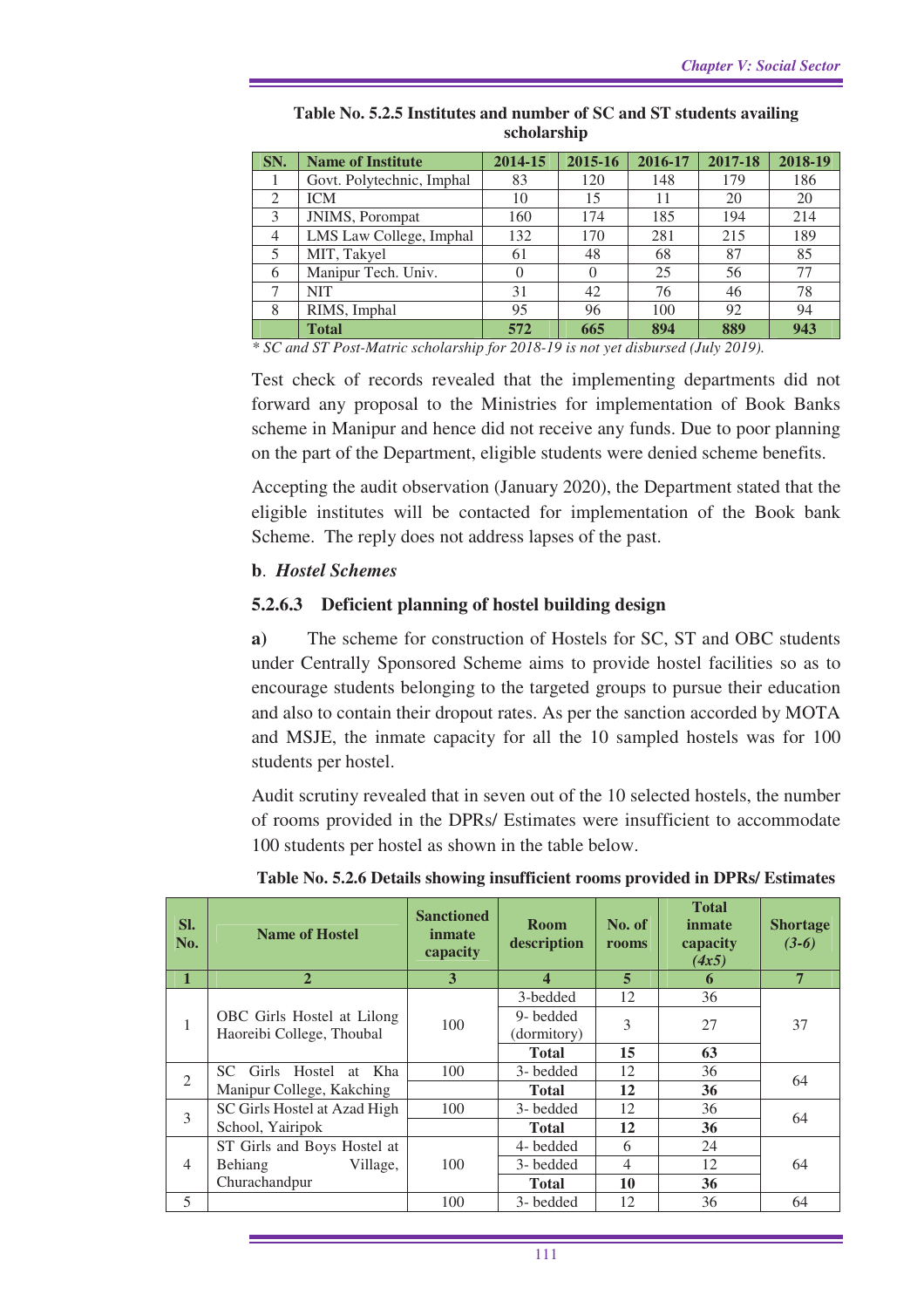| SI.<br>No. | <b>Name of Hostel</b>                                                      | <b>Sanctioned</b><br>inmate<br>capacity | <b>Room</b><br>description | No. of<br>rooms | <b>Total</b><br>inmate<br>capacity<br>(4x5) | <b>Shortage</b><br>$(3-6)$ |
|------------|----------------------------------------------------------------------------|-----------------------------------------|----------------------------|-----------------|---------------------------------------------|----------------------------|
|            |                                                                            | 3                                       | 4                          | 5               | 6                                           | 7                          |
|            | <b>OBC</b><br>Hostel<br><b>Boys</b><br><b>at</b><br>Sangaiyumpham, Thoubal |                                         | <b>Total</b>               | 12              | 36                                          |                            |
| 6          | SC Girls Hostel at Leimaram                                                | 100                                     | 3- bedded                  | 12              | 36                                          | 64                         |
|            | High School, Bishnupur                                                     |                                         | <b>Total</b>               | 12              | 36                                          |                            |
|            | ST Girls and Boys Hostel at                                                |                                         | 2-bedded                   | 8               | 16                                          |                            |
| 7          | <b>MaramGovt</b><br>Tadubi Mao                                             | 100                                     | 6-bedded                   | 8               | 48                                          | 36                         |
|            | H/S, Senapati                                                              |                                         | <b>Total</b>               | 16              | 64                                          |                            |
|            | <b>Total</b>                                                               | 700                                     |                            |                 | 307                                         | 393                        |

*\* As provided in the DPRs/ Estimates; or calculated according to the size and dimension of the rooms and taking into account the provisions of furniture items such as chair, table etc. for the inmates.* 

As seen from the above table, the number and dimension of rooms provided in the DPRs of seven hostels were actually accommodating 36 to 63 students per hostel, total 307 (43.85 *per cent*) students only instead of the sanctioned 700 students. The copies of proposals sent to the Ministries, along with the detailed annexes specified in the scheme guidelines, were not found in Departments' records. As such, despite the insufficient number of rooms provided in the DPRs to accommodate 100 students per hostel, the basis on which these seven hostels were sanctioned by the concerned Ministry could not be ascertained from the records provided to audit.

The Departments stated (January 2020) that the number of rooms constructed was as per the DPRs, which were approved by the concerned Ministries. Further, the Departments stated that though the Ministries had sanctioned 100-bedded hostels, the construction of the hostels as per plinth area was not enough to accommodate 100 beds. However, each hostel would be able to accommodate 100 students by providing tier system of bed or mat-cum-mattress system on the floor.

**b)** As per the Guidelines on hostel schemes for SC, ST and OBC students, essential features were to be incorporated while planning, designing and executing hostel buildings like boundary walls, two rooms set for hostel warden, a kitchen, a common room, one room set for Chowkidar, *etc.* Further, few rooms/ blocks should be constructed barrier free and facilities like ramps, *etc.* incorporated in the design of construction for convenience of students with disabilities.

Audit observed that these essential facilities for safety of students and support staff were not incorporated in the hostel buildings design as shown in the table below.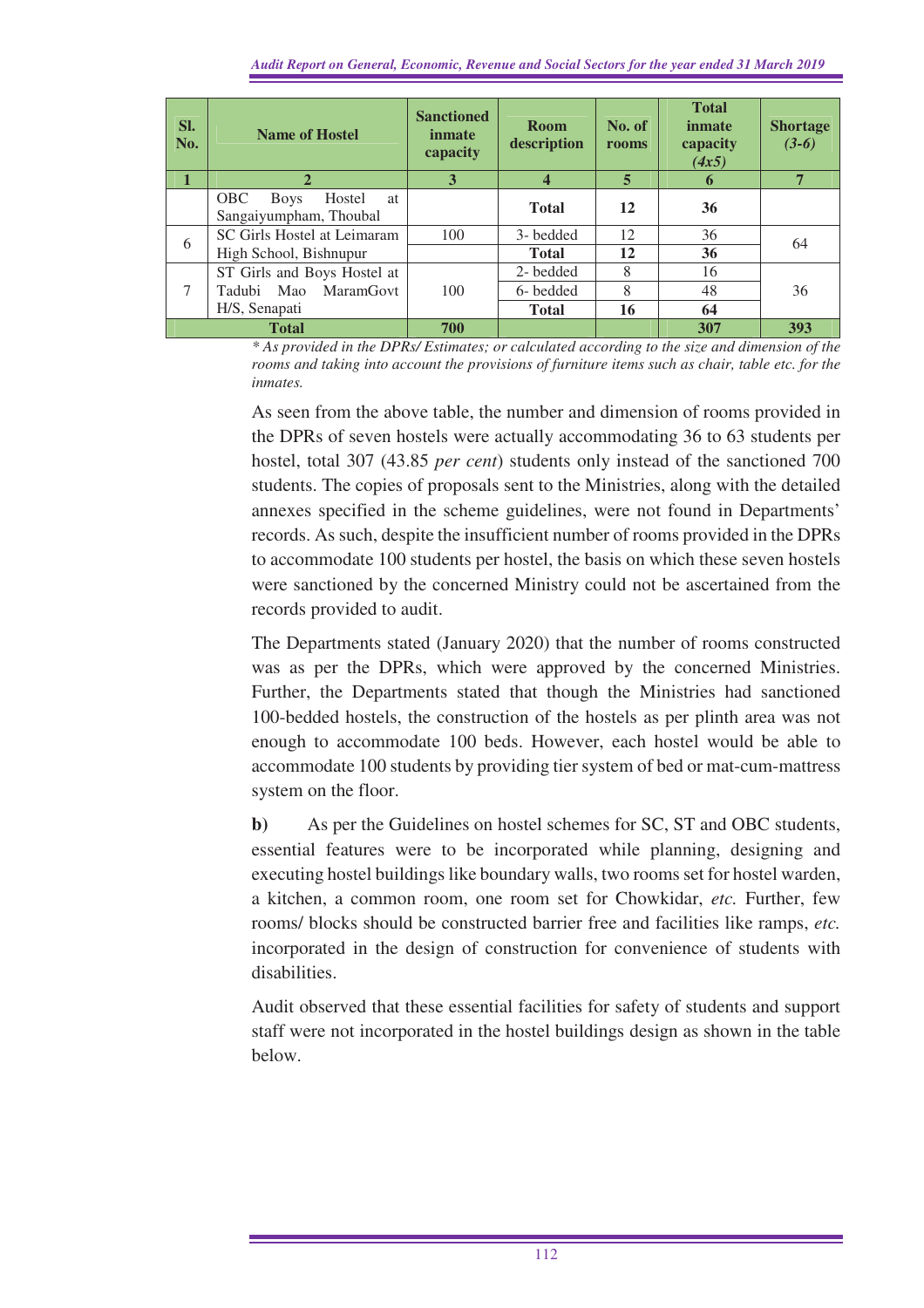| Sl.<br>No.     | <b>Name of Hostel</b>                                                                          | <b>Essential features</b><br>not incorporated in<br>the building design         | <b>Implication</b>                                                                   |
|----------------|------------------------------------------------------------------------------------------------|---------------------------------------------------------------------------------|--------------------------------------------------------------------------------------|
| 1              | ST Girls and Boys Hostel at Behiang,<br>Churachandpur.                                         | Boundary walls,<br>two rooms set for                                            | • No safety for student<br>occupants especially girls                                |
| $\mathfrak{2}$ | ST Girls and Boys Hostel at Tadubi Mao<br>MaramGovt High School (HS), Senapati.                | hostel warden, one<br>room set for                                              | • No accommodation for<br>warden and chowkidar                                       |
| 3              | ST Girls and Boys Hostel at Maram near Don<br>Bosco College, Senapati.                         | chowkidar, barrier<br>free rooms, ramps,<br>etc. not provided in<br>the design. | affecting proper<br>functioning of hostels<br>Difficulties for disabled<br>students. |
| $\overline{4}$ | Construction of SC Girls Hostel at Azad<br>HSYairipok, Imphal East.                            | One room set for                                                                | • No accommodation<br>provided for chowkidar                                         |
| 5              | Construction of SC<br><b>Girls</b><br>Hostel<br><sub>at</sub><br>KhaManipur College, Kakching. | chowkidar, barrier<br>free rooms, ramps,                                        | which could affect proper<br>security/maintenance of                                 |
| 6              | Construction of SC Girls Hostel at Leimaram<br>HS, Leimaram, Bishnupur.                        | etc. not provided in<br>the design.                                             | the hostels; and<br>Difficulties for disabled<br>$\bullet$<br>students.              |
| $\overline{7}$ | OBC Girls Hostel at Lilong Haoreibi College,<br>Thoubal.                                       |                                                                                 |                                                                                      |
| 8              | OBC Girls Hostel in T.G Higher Secondary<br>School, Imphal West.                               | Barrier free rooms.<br>ramps, etc. not                                          | Difficulties for disabled<br>$\bullet$                                               |
| 9              | OBC Boys Hostel at Sangaiyumpham,<br>Thoubal.                                                  | provided in the<br>design.                                                      | students.                                                                            |
| 10             | OBC Boys Hostel in Azad Higher Secondary<br>School, Imphal East.                               |                                                                                 |                                                                                      |

**Table No. 5.2.7 List of essential facilities not incorporated in Hostel buildings design** 

The Departments admitted (January 2020) the absence of essential features and facilities in the design of the hostel buildings and assured that such mistakes would not be repeated in future.

The fact, however remains that deficient DPRs were prepared which resulted in not only lesser number of rooms than the allowed, but also the essential features were not incorporated in the design, thereby depriving students of the full benefits of the scheme.

# **5.2.6.4 Non-functional hostels due to improper planning and nonsubmission of proposal to furnish the hostels**

Out of the four completed hostels, we noticed that only one hostel<sup>132</sup>was functioning and occupied, even though the rooms were not furnished with basic furniture items such as beds, tables, chairs, *etc.* The remaining three completed hostels remained unoccupied as discussed in the succeeding paragraphs.

a) The MOTA, GoI had sanctioned  $\bar{\bar{\tau}}$  184.50 lakh for construction of ST Girls and Boys Hostel for 100 students at Behiang Village, Churachandpur during 2017-18. The construction of the hostel was completed in October 2018 and inaugurated in November 2018. However, the hostel remained non-functional with no occupant. As per  $UDISE<sup>133</sup>$  data, schools in and around the vicinity of Behiang village were only up to class VIII standard

<sup>&</sup>lt;sup>132</sup> "SC Girls Hostel at Azad High School, Yairipok, Imphal East" constructed at a project cost of  $\bar{\tau}$  178.18 lakh and completed in February 2018.

<sup>133</sup> Unified District Information on School Education (UDISE).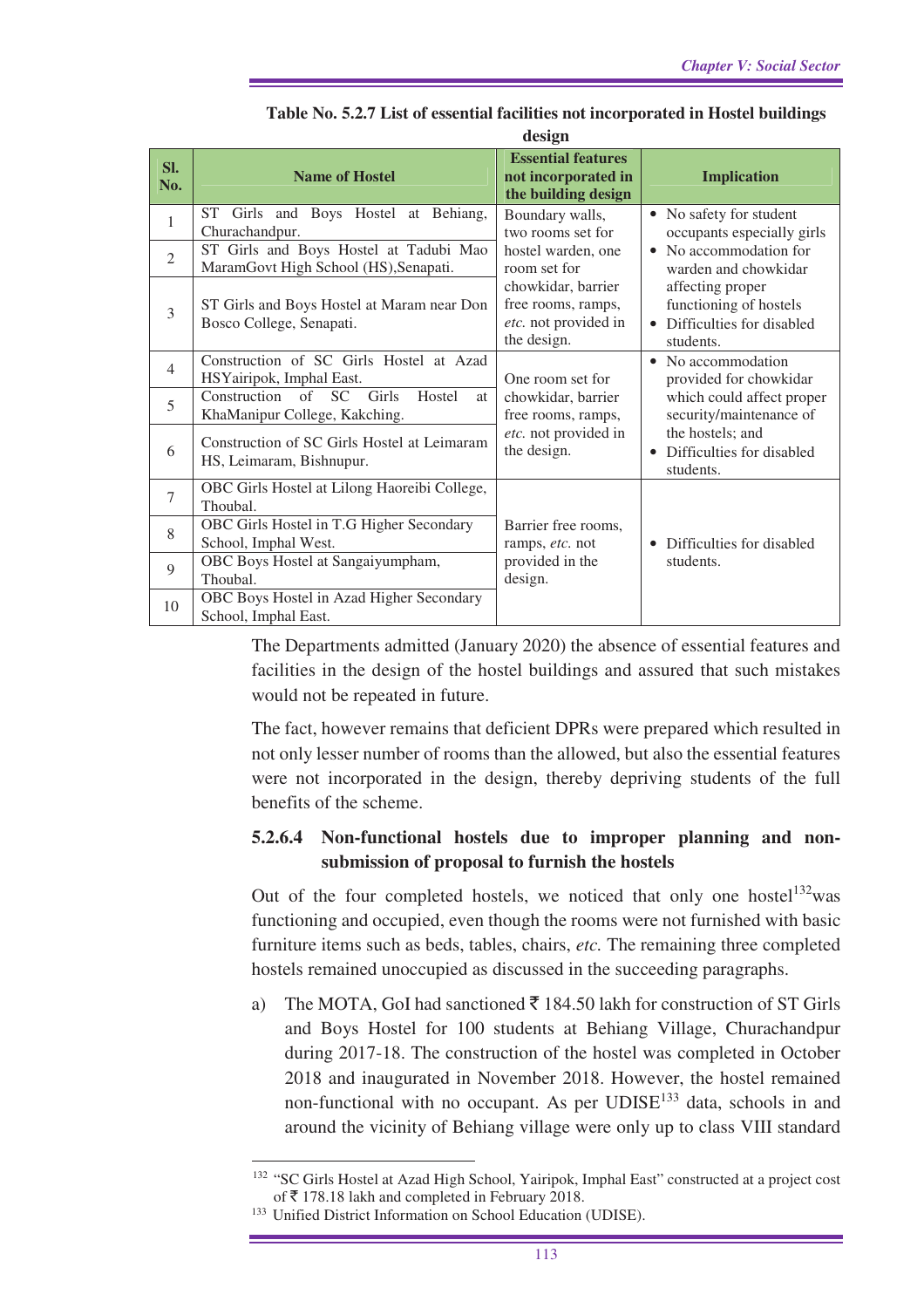and most of the students were minors and from the local area. As a result, the hostel has been lying vacant and un-occupied since last 10 months (September 2019). Thus the selection itself of this village was flawed.

b) As per the MSJE Guidelines for SC and OBC hostels, a one-time grant $134$ would be provided to the implementing agencies for making provisions of essential hostel furniture and equipment such as cot, table, chair, *etc.* This one-time grant shall be released after full utilisation of the Central and State Share of the construction cost and completion of construction of the hostel in all respects. However, this provision is not provided in the scheme for ST hostels.

Audit scrutiny revealed that for the three completed hostels that were sanctioned by MSJE (1- OBC and 2- SC), the DOBSC did not submit any proposal to the Ministry for one-time grant for purchase of the essential hostel furniture and equipment. Resultantly, during the joint physical verification (September 2019), it was found that all the three completed hostels were without any furniture items, as shown in the table below.

| SI.<br>No. | <b>Name of Hostel</b>                                   | <b>Inmate</b><br>capacity | <b>Actual</b><br>no. of<br>occupants | <b>Applicable</b><br>one-time<br>grant from<br>the Ministry | <b>Audit observation</b>                                                                    |
|------------|---------------------------------------------------------|---------------------------|--------------------------------------|-------------------------------------------------------------|---------------------------------------------------------------------------------------------|
|            | SC Girls Hostel at Azad<br>High School, Yairipok        | 100                       | 100<br>students                      | 5.00                                                        | There were no beds, chairs,<br>tables, etc. and the occupants<br>had to sleep on the floor. |
|            | SC Girls Hostel at Kha<br>Manipur, Kakching             | 100                       | N <sub>0</sub><br>occupants          | 5.00                                                        | Hostels were not furnished,<br>which could be one of the                                    |
| 3          | OBC Girls Hostel at Lilong<br>Haoreibi College, Thoubal | 100                       | N <sub>0</sub><br>occupants          | 2.50                                                        | reasons for non-occupancy<br>by the students.                                               |
|            | <b>Total</b>                                            | 300                       |                                      | 12.50                                                       |                                                                                             |

| Table No. 5.2.8 List of completed OBC and SC hostels without furniture |
|------------------------------------------------------------------------|
|------------------------------------------------------------------------|

 $(\vec{\xi}$ *in lakh*)

As seen from the above table, out of the three completed SC and OBC hostels, only SC Girls Hostel at Azad High School, Yairipok was found occupied by students. However, essential requirement of furniture items such as beds, chairs, tables, *etc.* were not provided to the occupants, thereby depriving the students of these basic facilities provisioned under the scheme. The remaining two hostels were found unfurnished as shown in the pictures below.

 $134 \text{ } \xi$  5000 per student for SC hostels;  $\overline{\xi}$  2,500 per hostel seat for OBC hostels.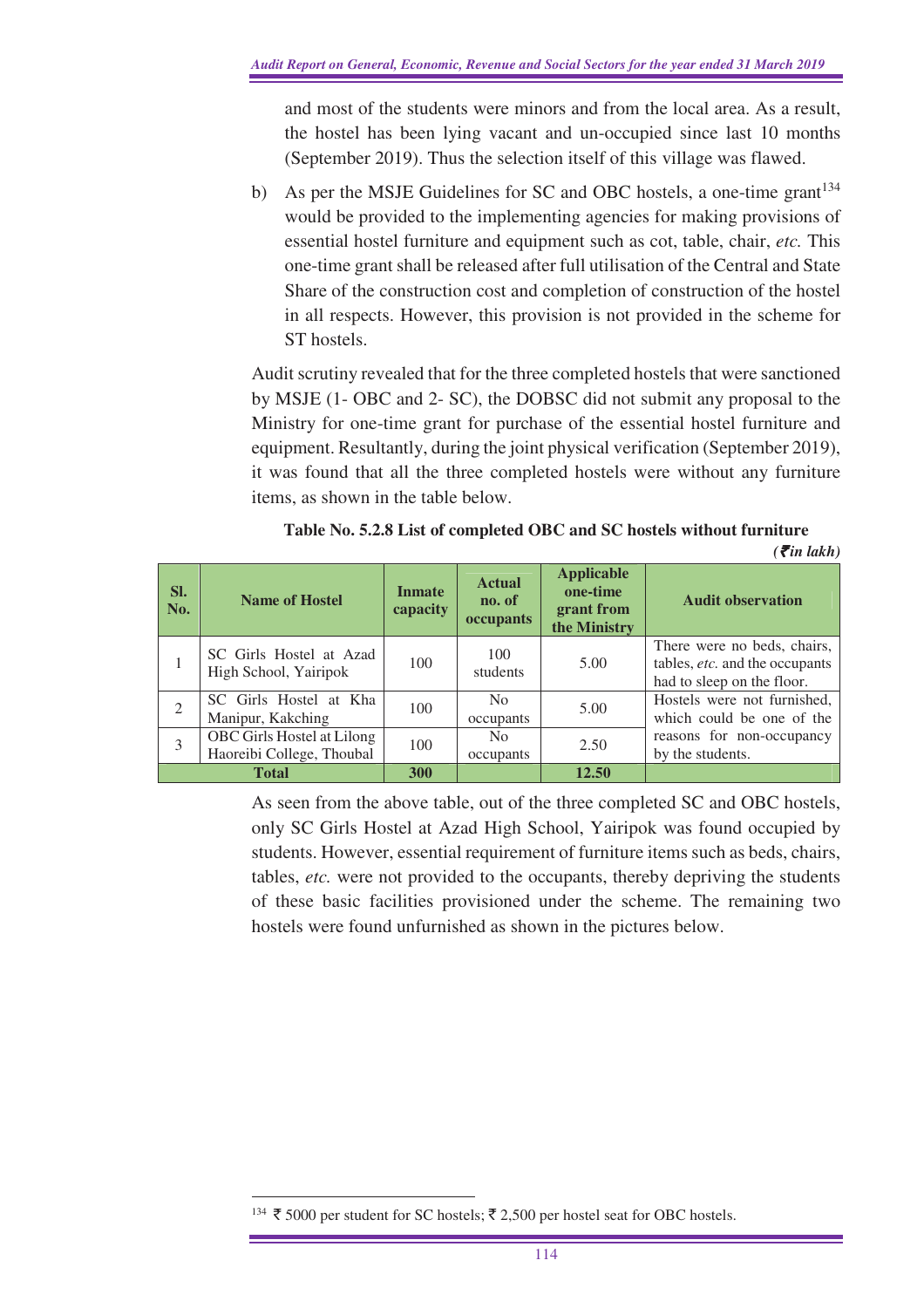**Photograph No. 5.2.1 Photographs showing unfurnished Hostels** 



The Department accepted (January 2020) the audit observation and stated that proposals for furnishing the completed hostels would soon be submitted to the Ministry as well as to the State Government. The Lilong Haoreibi College further added (17 February 2021) that they have taken up (09 February 2021) the issue of necessary infrastructure/ furniture with the Director, Minority Affairs and in the meantime, one teacher has been engaged as Warden of the hostel.

#### **5.2.7 Financial management**

### **5.2.7.1 Funding Pattern under Scholarship Schemes**

Out of the nine schemes covered in PA, three scholarships schemes were fully funded by the Central Government and remaining three scholarships and three hostel schemes were on cost sharing basis between the Central and State Governments.

### **Fully funded by Central Government**

The receipts and expenditures for the fully centrally funded scholarship schemes are given in the following table.

|              |           | <b>SC Pre-Matric</b>    |       |                 | <b>SC Post-Matric</b>   |          |           | <b>OBC</b> Post-Matric         |          |
|--------------|-----------|-------------------------|-------|-----------------|-------------------------|----------|-----------|--------------------------------|----------|
| Year         | <b>OB</b> | Fund<br><b>Receipts</b> | Exp.  | $\overline{OB}$ | Fund<br><b>Receipts</b> | Exp.     | <b>OB</b> | <b>Fund</b><br><b>Receipts</b> | Exp.     |
| 2014-15      | 0.00      | 28.13                   | 26.66 | 0.00            | 1,193.50                | 756.34#  | 531.00    | 598.00                         | 811.00*  |
| $2015 - 16$  | 1.47      | 0.00                    | 1.46  | 437.16          | 620.32                  | 958.43   | 318.00    | 602.62                         | 0.00     |
| 2016-17      | 0.01      | 0.00                    | 0.00  | 99.05           | 583.31                  | 682.34   | 920.62    | 471.00                         | 217.63   |
| 2017-18      | 0.01      | 38.92                   | 38.93 | 0.02            | 750.56                  | 43.15    | 1.391.62  | 622.37                         | 2,013.99 |
| 2018-19      | 0.00      | 0.00                    | 0.00  | 707.43          | 754.00                  | 678.20   | 802.00    | 653.32                         | 1,275.69 |
| <b>Total</b> |           | 67.05                   | 67.05 |                 | 3,901.69                | 3.118.46 |           | 2,947.31                       | 3,478.31 |

**Table No. 5.2.9 Fund Receipts and Expenditure Statement for SC Pre and Post-Matric and OBC Post-Matric**   $(\mathcal{F}$ *in lakh)* 

*Source: Finance Accounts and Detailed Appropriation Accounts. (Exp.: Expenditure)* 

*# Entire expenditure is made for scholarship distributed for previous years. \* Includes expenditure of* ` *386.49 lakh for previous years.* 

As seen from above, under SC Pre-Matric Scholarship Scheme, the funds for 2016-17 were received in 2017-18. There was no disbursement since 2017-18 since the Department did not receive Central Funds due to non-inclusion of the committed liability in the State budget. Under SC Post-Matric and OBC Post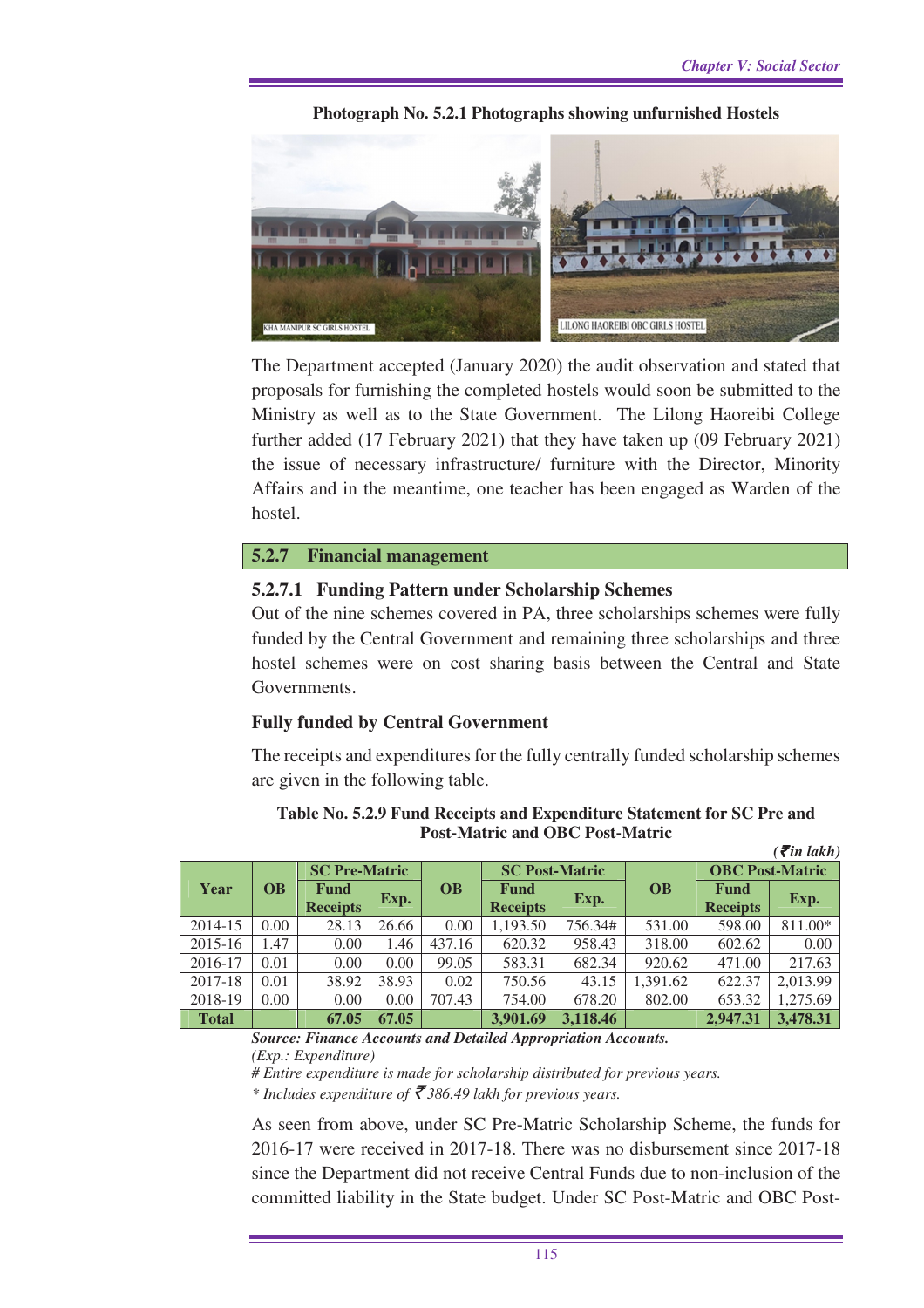Matric Scheme, expenditure included payments of scholarships for previous years also which indicated delays in disbursement of scholarships.

### **Funding shared between Central and State Governments**

Fund receipts and expenditure of the schemes for which the funding is shared by both Centre and State governments are discussed below:

### **ST Pre-Matric**

The details of funds received and expenditure incurred under ST Pre-Matric Scholarship Scheme during the period 2014-15 to 2018-19 were as under.

|         | $\left( \bar{\tau}$ in lakh) |                         |           |                    |                |  |  |  |  |  |  |  |
|---------|------------------------------|-------------------------|-----------|--------------------|----------------|--|--|--|--|--|--|--|
| Year    |                              | <b>Receipts</b>         |           |                    | <b>Closing</b> |  |  |  |  |  |  |  |
|         | <b>Opening Balance</b>       | $\overline{\mathbf{C}}$ | <b>SS</b> | <b>Expenditure</b> | <b>Balance</b> |  |  |  |  |  |  |  |
| 2014-15 | 829.70                       | 496.05                  | 0.00      | 829.67             | 496.08         |  |  |  |  |  |  |  |
| 2015-16 | 496.08                       | 0.00                    | 0.00      | 496.04             | 0.04           |  |  |  |  |  |  |  |
| 2016-17 | 0.04                         | 867.38                  | 200.37    | 812.67             | 255.12         |  |  |  |  |  |  |  |
| 2017-18 | 255.12                       | 619.09                  | 80.91     | 700.83             | 254.29         |  |  |  |  |  |  |  |
| 2018-19 | 254.29                       | 773.00                  | 85.89     | 340.06             | 773.12         |  |  |  |  |  |  |  |
|         |                              | 2,755.52                | 367.17    | 3,179.27           |                |  |  |  |  |  |  |  |

**Table No. 5.2.10: Funds Received and Expenditure incurred** 

*Source: Finance Accounts and Detailed Appropriation Accounts.* 

In can be seen from the table above, that the State Share for 2014-15 and 2015-16 was not allocated in the State Budget. Further, the State was not able to fully utilise the funds received from GoI during the year in which they were received. The State failed to utilise the Central funds received during 2018-19 as the entire funds of  $\bar{\tau}$  773.00 lakh was lying unspent as of September 2019.

# **ST Post-Matric**

The details of funds received and expenditure incurred under ST Post-Matric Scholarship Scheme during the period 2014-15 to 2018-19 were as under.

|         | $\left(\bar{\vec{z}}$ in lakh) |                 |           |                    |                        |
|---------|--------------------------------|-----------------|-----------|--------------------|------------------------|
| Year    |                                | <b>Receipts</b> |           | <b>Expenditure</b> | <b>Closing Balance</b> |
|         | <b>Opening Balance</b>         | $\mathbf{CS}$   | <b>SS</b> |                    |                        |
| 2014-15 | 1,293.47                       | 3,615.48        | 0.00      | 4,895.88           | 13.07                  |
| 2015-16 | 13.07                          | 3,588.00        | 0.00      | 3,587.82           | 13.25                  |
| 2016-17 | 13.25                          | 3,385.20        | 1.008.47  | 1,970.22           | 2,436.70               |
| 2017-18 | 2,436.70                       | 6,382.55        | 599.63    | 5,508.79           | 3,910.09               |
| 2018-19 | 3,910.09                       | 2,026.76        | 899.97    | 6,823.41           | 13.41                  |
|         | <b>Total</b>                   | 18,997.99       | 2,508.07  | 22,786.12          |                        |

**Table No. 5.2.11 Fund Received and Expenditure incurred** 

*Source: Finance Accounts and Detailed Appropriation Accounts.* 

It is evident from the table above that the State Share for the 2014-15 and 2015-16 was not allocated in the State Budget. During the years 2016-17 and 2017-18, the State failed to fully utilise the funds received from GoI leading to huge closing balances at the close of these years.

### **OBC Pre-Matric**

The details of funds received and expenditure incurred under OBC Pre-Matric Scholarship Scheme during the period 2014-15 to 2018-19 were as under.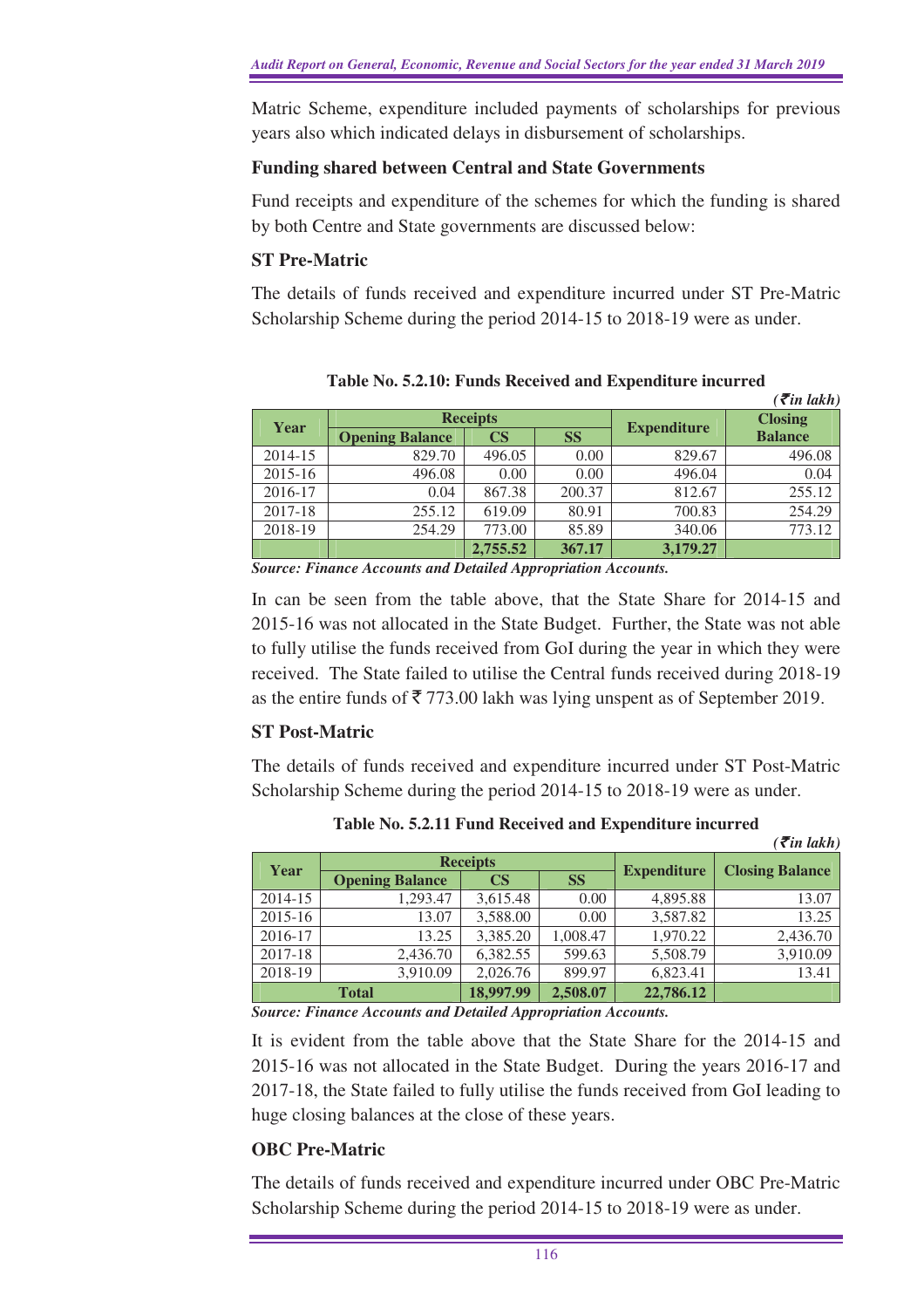|         |                        |                        |           |                    | $\left( \bar{\xi}$ in lakh) |
|---------|------------------------|------------------------|-----------|--------------------|-----------------------------|
|         |                        | <b>Receipts</b>        |           |                    |                             |
| Year    | <b>Opening Balance</b> | $\overline{\text{CS}}$ | <b>SS</b> | <b>Expenditure</b> | <b>Closing Balance</b>      |
| 2014-15 | 51.99                  | 100.00                 | 0.00      | 51.99              | 100.00                      |
| 2015-16 | 100.00                 | 0.00                   | 0.00      | 0.00               | 100.00                      |
| 2016-17 | 100.00                 | 0.00                   | 0.00      | 0.00               | 100.00                      |
| 2017-18 | 100.00                 | 0.00                   | 18.85     | 18.85              | 100.00                      |
| 2018-19 | 100.00                 | 0.00                   | 19.99     | 49.01              | 70.98                       |
|         |                        | 100.00                 | 38.84     | 119.85             |                             |

**Table No. 5.2.12 Fund Received and Expenditure incurred** 

*Source: Finance Accounts and Detailed Appropriation Accounts.*

It can be seen from the table above that the State Government did not disburse scholarships during 2015-16 and 2016-17, despite availability of funds to the tune of  $\bar{\tau}$  1.00 crore which was received during 2014-15 from GoI.

### **5.2.7.2 Delay in release of Central Assistance by State to the implementing Department**

For effective implementation of the scholarship schemes, it is necessary that the required funds are released on time by the Centre as well as the State.

However, audit found that scholarship amount released by the GoI was not timely authorised for utilisation to the Department by the GoM which resulted in delays in disbursement of the scholarship to the students.

### **(a) ST Pre-Matric**

Details of the fund released by the Ministry along with the fund authorisation by the GoM to the Department for ST Pre-Matric Scholarship Scheme are given in **Table No. 5.2.13**.

**Table No. 5.2.13 Delay of CA released during Audit Period by the State Government**   $(1.11)$ 

|                 |               |                                |                              |                     | $\langle$ cun takn $\rangle$ |  |
|-----------------|---------------|--------------------------------|------------------------------|---------------------|------------------------------|--|
| <b>Academic</b> |               | <b>CA released by Ministry</b> | <b>Fund release by State</b> | Delay in            |                              |  |
| Year            | <b>Amount</b> | Date of release                | <b>Amount</b>                | Date of release     | months                       |  |
| 2014-15         | 496.05        | September 2014                 | 496.03                       | October 2015 to     | 13 to 18                     |  |
|                 |               |                                |                              | March 2016          |                              |  |
| 2016-17         | 255.04        | December 2016                  | 226.76                       | August 2017         |                              |  |
|                 |               |                                | 28.29                        | October 2017        | 10                           |  |
| 2018-19         |               | March 2019                     |                              | Not disbursed up to |                              |  |
|                 | 773.00        |                                |                              | September 2019      |                              |  |

*Source: Departmental Records.* 

As seen from the table above, the GoM released funds to the implementing Department after eight to 18 months from the date of release of funds by the Ministry resulting in late disbursement of scholarship to the students.

### **(b) ST Post-Matric**

Details of the funds released by the Ministry along with fund authorisation by the GoM to the Department for the year 2016-17 is given in the table below.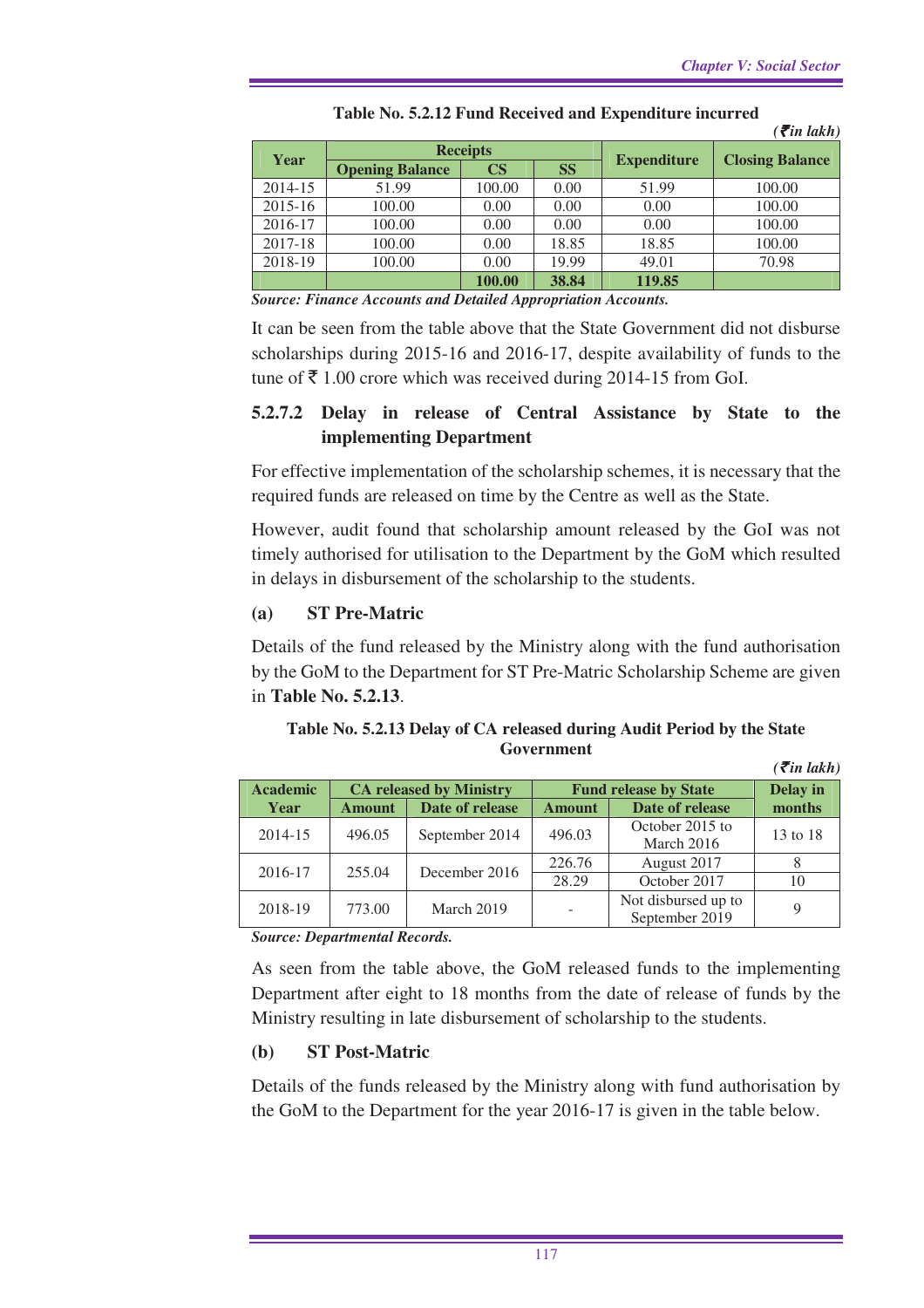|         |               | <b>CA Releases</b>             |         | $\mathbf{v}$ <i>u</i> $\mathbf{u}$<br><b>Delay</b> |            |  |
|---------|---------------|--------------------------------|---------|----------------------------------------------------|------------|--|
| Year    | <b>Amount</b> | Date                           |         | <b>Date</b><br><b>Amount</b>                       |            |  |
|         | 3385.2        |                                | 961.73  | September 2016 to November 2016                    | $2$ to $8$ |  |
| 2016-17 |               | July $2016$ to<br>October 2016 | 1636.76 | August 2017                                        | 10 to 13   |  |
|         |               |                                | 753.32  | October 2017                                       | 12 to 15   |  |
|         |               |                                | 33.64   | February 2018                                      | 16 to 19   |  |

**Table No. 5.2.14 Delay of CA released during Audit Period by the State Government**   $(\vec{r}$  in lakh)

*Source: Departmental Records.* 

During 2016-17, the State Government released funds after lapse of two to 19 months after its release by the Ministry. Late release of funds by the Ministry as well as the State Government resulted in delay in disbursement of scholarship. The Principals/ Heads of the Schools also admitted the delayed credit of scholarship amount into the students' account.

### **5.2.7.3 Scholarship funds not disbursed into beneficiaries account**

Test check of records revealed that the payment of SC, ST and OBC Pre and Post-Matric scholarship are made to the beneficiaries account (s) through e-payment from bank based on the advice of the Department. To confirm the actual payment of scholarship money to the beneficiary accounts, the bank should in turn furnish Unique Transfer Receipts (UTRs) for each advice. However, the Departments had no records of UTRs received, if any. In absence of UTRs, the Departments had no mechanism in place to ascertain if the scholarship amounts have actually reached the beneficiary or not.

Scrutiny of Bank statements for the period from 2014-15 to 2018-19 revealed that cases of unsuccessful transfer of scholarship amounts are reflected as credit transaction in the bank account of the Department. Audit observed that due to 3,448 cases of unsuccessful/ failed transactions by bank an amount of  $\bar{\tau}$  229.57 lakh remained undisbursed as on 31 March 2019 as detailed in *Appendix 5.3*, which is a gross irregularity depriving the needy students/ beneficiaries. Moreover, Audit could not assess the number of students affected by these failed transactions due to non-availability of records with the Departments. The Departments are also yet to analyse the details of failed transactions to credit the amount to the beneficiaries' account.

In reply, the Departments stated that the matter has been taken up with the concerned banks and the details will be furnished to audit as and when received (February 2021); reply of which is still awaited.

Absence of an adequate mechanism in place to confirm the actual payment/transfers of scholarship to the students' account led to not only denial of scholarship to the students but also reflected on the inefficiency and indifference on the part of the implementing Departments.

While accepting the audit observation (January 2020), the Departments stated that they will look into the matter and come up with eventful/alternative solution to ensure that the scholarship reaches the targeted students.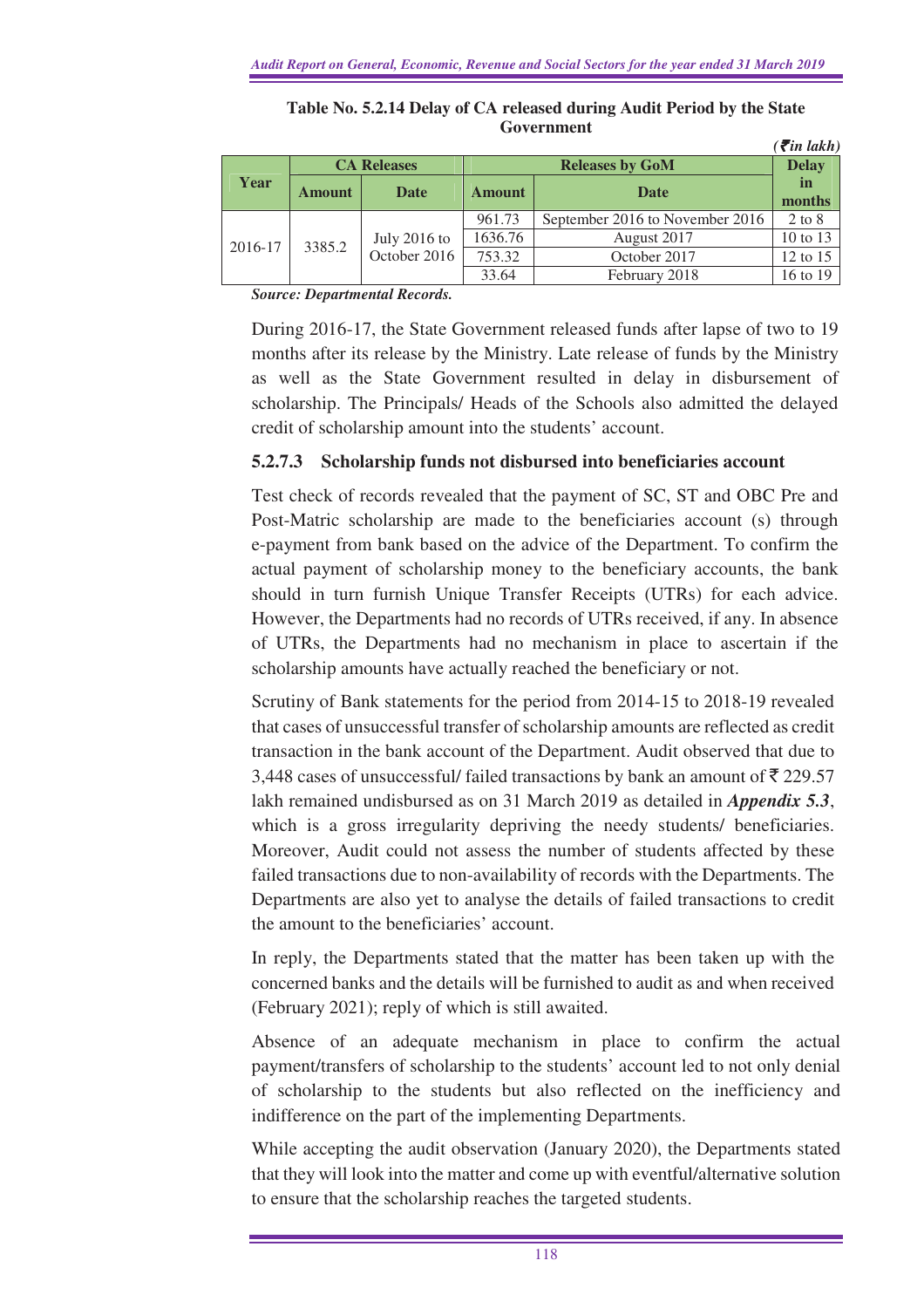### **5.2.7.4 Funding Pattern under Hostel Schemes**

The total project cost for the ten selected hostels was  $\bar{\xi}$  2,115.68 lakh out of which,  $\bar{\xi}$  1,900.47 lakh was borne by the Centre and the remaining  $\bar{\xi}$  215.21 lakh by the State Government. Details of fund receipts and expenditures are given in *Appendix 5.4* and summarised in the table below.

**Table No. 5.2.15 Details of funds released and expenditure incurred for ten hostels as on September 2019** 

|                     |        |              |          |         |                                    |              | $\left(\bar{\tau}$ in lakh) |
|---------------------|--------|--------------|----------|---------|------------------------------------|--------------|-----------------------------|
|                     |        |              | CS       |         | <b>Funds released by the State</b> |              | <b>Total</b>                |
| <b>Project cost</b> |        |              | released |         | to implementing Department         |              | <b>Expenditure</b>          |
| CS                  | SS.    | <b>Total</b> | to State | CS      | SS                                 | <b>Total</b> | $(CS + SS)$                 |
| 1,900.47            | 215.21 | 2.115.68     | 1.868.97 | .786.15 | 159.00                             | .945.15      | 1.785.13                    |

As seen from the above table:

- i. Out of the total approved cost of  $\bar{\bar{\mathcal{E}}}$  21.16 crore, the Department received an amount of  $\bar{\tau}$  18.69 crore (out of Central Share of  $\bar{\tau}$  19.00 crore), leaving an unreleased balance of  $\bar{\bar{\xi}}$  31.50 lakh.
- ii. Of the total CS received from the Centre of  $\bar{\tau}$  18.69 crore, the State had released  $\bar{\tau}$  17.86 crore to the implementing Departments and the remaining amount of  $\bar{\xi}$  82.82 lakh, for three hostels<sup>135</sup>, had not been released (September 2019).
- iii. Out of the total expenditure of  $\bar{\bar{\tau}}$  1,785.13 lakh for 10 hostels, an amount of  $\bar{\xi}$  183.05 lakh remains parked under 8449 - Other Deposits.

### **5.2.7.5 Non-maintenance/ opening of separate bank account of scheme**

The Finance Department, GoM's OM No.1/95/99/-D/IF dated 18 April 2009 requires that the DDO accounts are not to be used for any transaction under any circumstances other than the salary and personal entitlements and no bills are to put for drawal and credited to DDO account other than salary and personal entitlement bills. As per Finance Department, GoM's OM No.3/263/2017-D/IF dated 18 April 2017, all the Departments/agencies implementing the schemes were directed to open a separate account for each scheme in any of the eligible banks operating in the State which has been empanelled by Finance Department, in addition to the DDO accounts of the Department.

The DOBSC and DTA&H, Government of Manipur, implemented scholarship schemes for SC, ST and OBCs in the State. Audit found that the transactions of drawal and disbursement of the scholarship funds of both the Departments was done through the DDO accounts in violation of the orders of GoM. The DOBSC opened separate bank accounts for scholarship schemes *w.e.f.* September 2018, after a lapse of seventeen months from date of orders of the GoM, whereas TA&H Department did not maintain separate bank accounts for the scholarship schemes till date (July 2020).

 $\overline{a}$ <sup>135</sup> OBC Boys Hostel at Sangaiyumpham, Thoubal-  $\bar{z}$  5.64 lakh, ST Girls and Boys Hostel at Tadubi Mao Maram Govt High School, Senapati- ₹38.59 lakh, ST Girls and Boys Hostel at Tadubi Mao Maram Govt High School, Senapati- ₹ 38.59 lakh.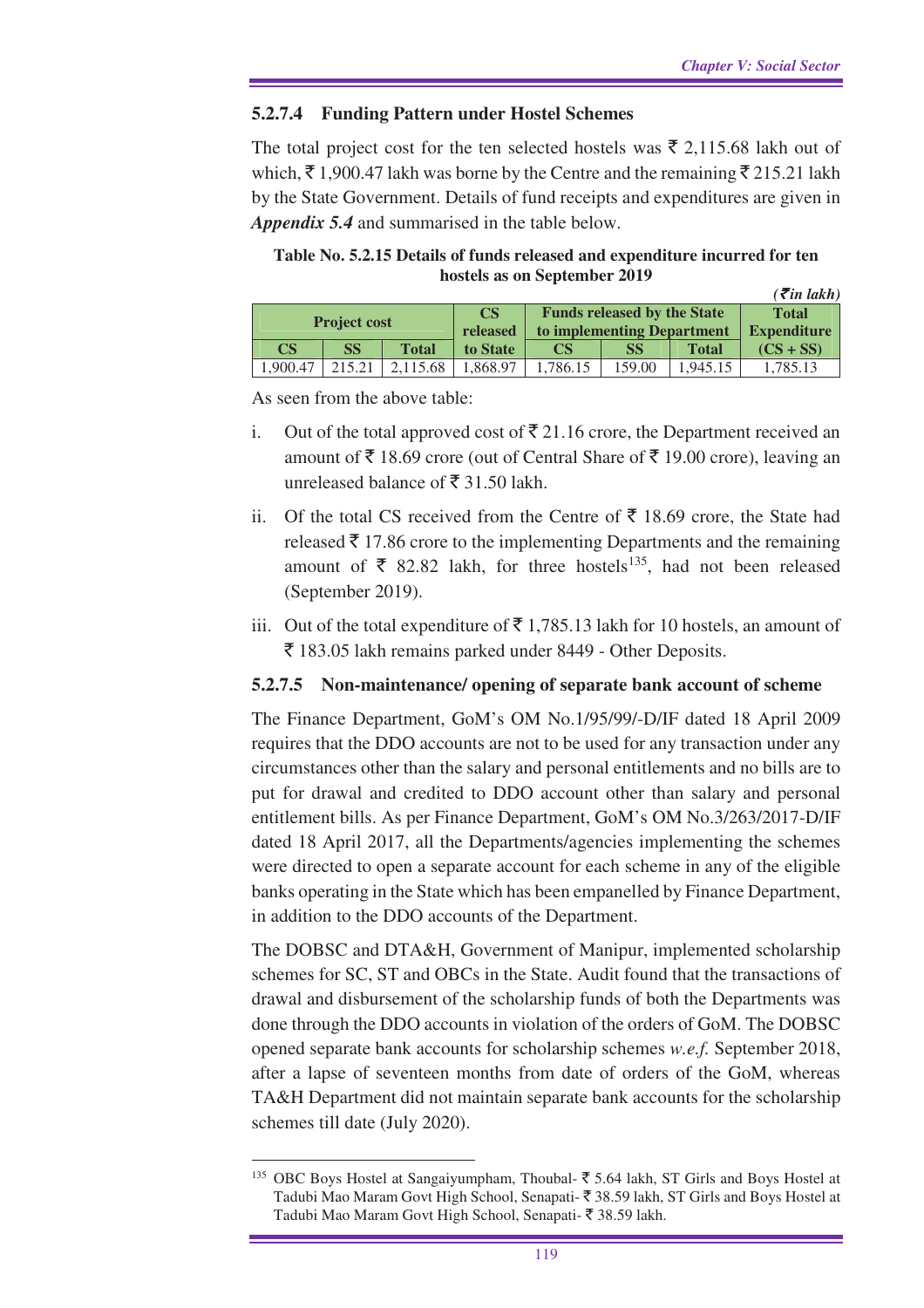While accepting the audit observation (January 2020), the Department of TA&H assured that separate bank account for scholarship scheme would be opened.

### **5.2.8 Implementation of Scheme**

### *a. Scholarship Schemes*

### **5.2.8.1 Non-Revision of Income Ceiling**

The Pre-Matric Scholarship Scheme for SC Students studying in Classes IX and X was introduced during the first year of XII plan *i.e*. 2012-13 for which the Guidelines became effective from July 2012. As per the Guidelines, annual income of the parents should not exceed  $\bar{\bar{\zeta}}$  2.00 lakh. The income ceiling was revised to  $\bar{\xi}$  2.50 lakh per annum under the revised guidelines issued in 2017 and became effective from 19 September 2017.

Test check of records of DOBSC revealed that the Department published notices inviting applications for Pre-Matric Scholarship for 2017-18 (12 October 2017) & 2018-19 (10 January 2019). In both the notices, the annual income ceiling of the parents/ guardians was published as  $\bar{\tau}$  2.00 lakh instead of the revised annual income ceiling of  $\bar{\tau}$  2.50 lakh. The Department did not issue/ publish revised notice or corrigendum informing scheme beneficiaries about the revised income ceiling. While admitting the audit observation in Exit Conference (January 2020), the Department stated that strict adherence to the latest Scheme Guidelines would be effected henceforth.

# **5.2.8.2 Coverage of SC, ST and OBC students in Pre-Matric Scholarship**

SC and ST Pre-Matric Scholarship schemes cover classes IX and X whereas OBC Pre-Matric scholarship covers from classes I to X. As per the Scheme Guidelines, for the purpose of effective implementation of the schemes, states may formulate guidelines for assessing the eligibility of beneficiaries and institutes and also work out suitable modalities for Direct Benefit Transfer (DBT). This shall be in accordance with the objectives of the scheme provided that the states shall not be at liberty to impose any guidelines which enhances or has the effect of enhancing the liability of the Centre under the scheme.

Audit found that DOBSC and DTA&H did not collect any data regarding enrolment of SC/ ST/ OBC students studying at Pre-Matric/ Post-Matric, from schools/ colleges/ institutes. In absence of the relevant data, the Departments could not work out the yearly fund requirements. Resultantly, the coverage of the schemes was limited to the applicants, who applied for the scholarship. The records of the two Departments and the information collected from the Unified District Information on School Education (UDISE)<sup>136</sup> revealed that the number of SC/ ST/ OBC students studying in the Government Schools availing

 $\overline{a}$ <sup>136</sup> UDISE is a database about Schools in India. It was developed at the Department of School Education, MHRD, GoI and maintained by National Informatics Centre, GoI. The database maintains information on number of Schools, Students, Teacher, School infrastructure *etc.*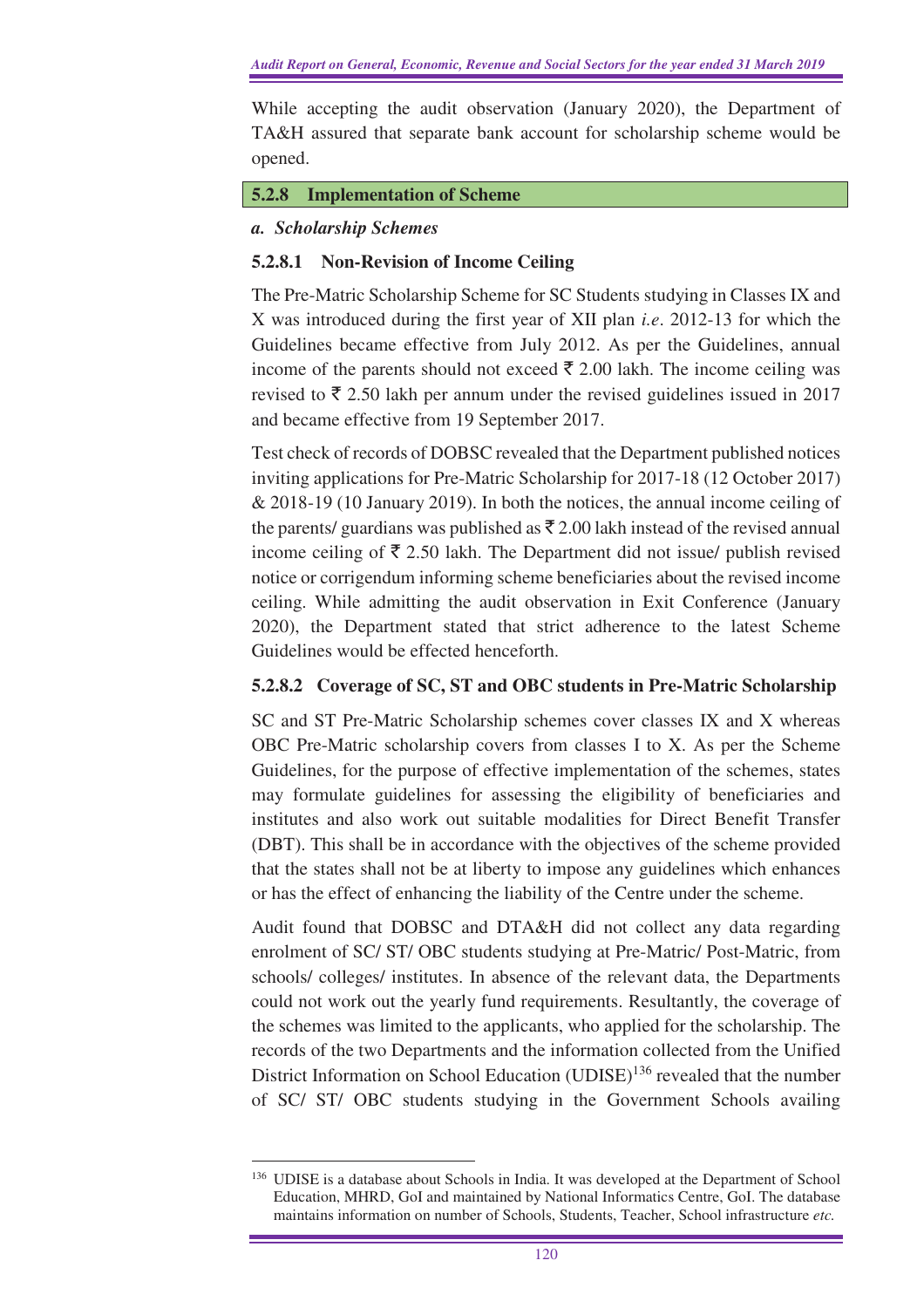scholarship was very less compared to the actual number of these categories of students enrolled in the Government Schools as shown in the table below.

| Year         | <b>Total No of Students who are</b><br>awarded Pre Matric Scholarship |           |            | <b>No. of Students</b><br><b>From Govt. School</b> |           |            | <b>No. of Students From Other</b><br>than Govt. Schools <sup>137</sup> |           |            |
|--------------|-----------------------------------------------------------------------|-----------|------------|----------------------------------------------------|-----------|------------|------------------------------------------------------------------------|-----------|------------|
|              | SC.                                                                   | <b>ST</b> | <b>OBC</b> | SC.                                                | <b>ST</b> | <b>OBC</b> | <b>SC</b>                                                              | <b>ST</b> | <b>OBC</b> |
| 2014-15      | 839                                                                   | 38,015    | <b>NA</b>  | 106                                                | 1.862     | <b>NA</b>  | 733                                                                    | 36.153    | <b>NA</b>  |
| 2015-16      | 1.249                                                                 | 18.004    | 92         | 210                                                | 2.652     |            | 1.039                                                                  | 15,352    | 92         |
| 2016-17      | 1.367                                                                 | 14.063    | 930        | 298                                                | 650       | 58         | 1.069                                                                  | 13.413    | 872        |
| 2017-18      |                                                                       | 16.713    | 1.118      | 204                                                | 1.442     | 86         | 880                                                                    | 15,271    | 1,032      |
| <b>Total</b> | 4.539                                                                 | 86,795    | 2.140      | 818                                                | 6.606     | 144        | 3.721                                                                  | 80,189    | 1.996      |

**Table No. 5.2.16 Total number of students awarded scholarship during 2014-2018** 

The Principals/ Heads of the Schools admitted that no sensitisation program about the scheme was carried out at the institute level and emphasised that such program may be organised in future to spread awareness about the Scheme. Lack of awareness about the scheme in students, especially in remote areas turned out to be main reason for less coverage of students in the scheme.

While admitting the audit observation in Exit Conference (January 2020), both Departments stated that UDISE database would be utilised in future for identification and assessment of potential beneficiary students for Scholarship purposes from 2019-20 onwards. Further the Departments also stated to have initiated sensitisation/ awareness programs for various scholarship schemes to cover more students in future.

### *b. Hostel Schemes*

### **5.2.8.3 Denial of full Post-Matric scholarship benefit to OBC Hostellers**

The OBCs Post-Matric Scholarship Scheme is a Central Scheme, fully funded by the MSJE, GoI and it covers OBC students studying in Post-Matriculation or Post-Secondary stage. During the period from 2014-15 to 2018-19, the DOBSC implemented the Post-Matric Scholarship scheme for OBC students in the State. The rate of monthly Scholarship (Maintenance allowances) ranged from  $\bar{\mathcal{F}}$  260 to  $\bar{\mathcal{F}}$  750 per month for Hostellers and  $\bar{\mathcal{F}}$  160 to  $\bar{\mathcal{F}}$  350 for the Day Scholars.

Test check<sup>138</sup> of application forms and records of disbursement of scholarships during the years 2015-16 to 2017-18 revealed that the 140 Hostellers were paid at the rate admissible to the Day Scholars instead of their entitled amount. Similarly, during 2018-19, 2,064 hostellers out of total  $11,873$  hostellers<sup>139</sup>were paid at Day Scholars' rate. Thus, funds released were of  $\bar{\xi}$  230.55 lakh, against entitled funds of  $\bar{\tau}$  287.13 lakh resulting in short disbursement of  $\bar{\tau}$  56.59 lakh to 2,204 hostellers.

Scrutiny of records of the Department *w.r.t.* the funds demand sent to the Ministry every year revealed that the fund requirement for both Day Scholars and Hostellers was assessed at the rates payable to Day Scholars only. It was

<sup>&</sup>lt;sup>137</sup> Private Schools, Central Schools and students studying outside Manipur.

<sup>138</sup> 100 forms each year from 2015-16 to 2017-18, physical forms were checked.

<sup>&</sup>lt;sup>139</sup> Data checked from National Scholarship Portal.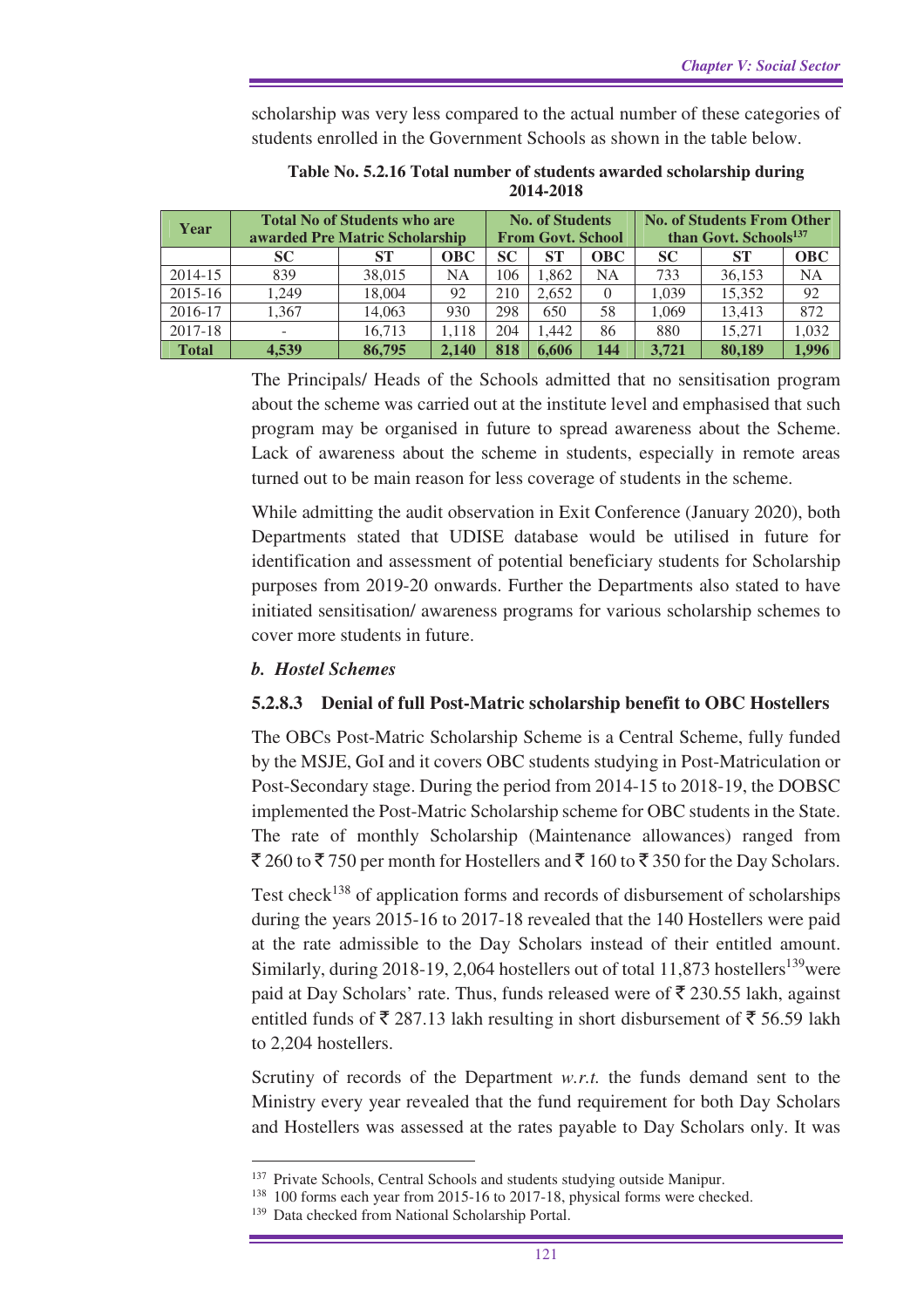also seen that except for the year 2018-19, the Ministry had sanctioned funds that was demanded by the State in full. As a result, Hostellers were paid at the rate of the Day Scholars instead of their entitled amount. Thus, insufficient demand/ proposal of funds for the hostellers resulted in denial of entitled benefits to 2,204 hostellers amounting to  $\bar{z}$  56.59 lakh.

During Exit Conference (January 2020), the Department admitted the fact and stated that demand for funds was made as per the notional allocation of the Ministry and demand of funds over the notional allocation was not sanctioned by the Ministry. As such, fund received were inadequate and hostellers were paid at the rate payable to the Day Scholars. Further, the Department admitted that it did not collect/ maintain database of the students which would help in assessing the actual yearly requirement. The reply of the Department was not based on facts as the Department requisitioned funds based on the rates payable to Day Scholars only.

# **5.2.8.4 Delay in construction of Hostels for SC, ST and OBC students**

As per Scheme Guidelines, the timelines for completion of hostels for SC, ST and OBC students are as shown in the table below.

| <b>Category of Hostel</b> | <b>Timeline for completion</b>                               |  |
|---------------------------|--------------------------------------------------------------|--|
| <b>SC</b> Hostels         | Within two years from date of sanction of project            |  |
| <b>ST</b> Hostels         | Within two years from date of release of CA                  |  |
| <b>OBC</b> Hostels        | Within 18 months from award of work order or two years       |  |
|                           | from release of first instalment of CA, whichever is earlier |  |

**Table No. 5.2.17 Prescribed Timeline for completion of Hostels** 

Audit observed that there were delays in transfer of funds, short release of funds by the State to the implementing Departments and delay in award of works as discussed below:

(a) In all the 10 selected hostels, there were delays in transfer of funds by the State to the implementing Departments ranging from 1 to 35 months from the date of release of funds by the Ministries concerned, as shown in *Appendix 5.5*. This had invariably hampered the timely completion of hostels as it was seen that only one<sup>140</sup> out of the 10 sampled hostels was completed within the stipulated timeline of 24 months from the date of release of CA. Of the remaining nine hostels, three were completed with time overruns ranging from 18 to 72 months from the stipulated timeline while the six hostels remained incomplete (September 2019) beyond the stipulated date of completion. Out of these six incomplete sampled hostels, two hostels were executed departmentally by the District Rural Development Agency (DRDA), Imphal East. Construction work of the remaining four hostels were awarded to contractors after a delay ranging from 5 to 22 months from the sanctioned date/ release of CA. However,

<sup>&</sup>lt;sup>140</sup> "ST Girls and Boys Hostel at Behiang Village, Churachandpur".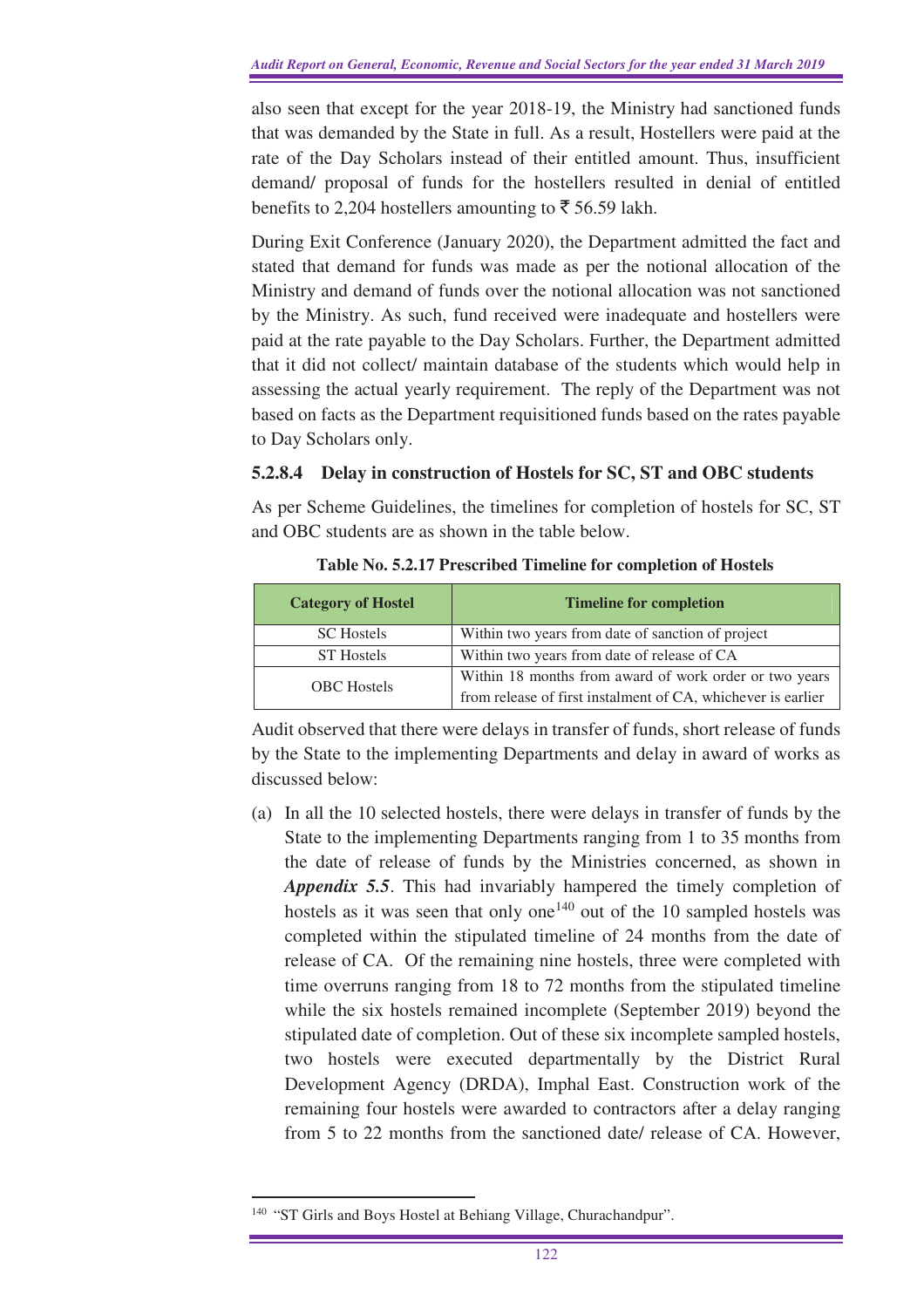there were no recorded reasons for the delay in transfer of funds by the State to the implementing Departments and award of works.

- (b) Under the funding of the MSJE, two OBC hostels<sup>141</sup> to be completed by November 2018, were constructed at a total project cost of  $\bar{\tau}$  770.00 lakh. Out of the total State Share of  $\bar{\tau}$  140.00 lakh, the State had released only  $\bar{\xi}$  70.00 lakh (March 2019) and the remaining  $\bar{\xi}$  70.00 lakh had not been released as on September 2019. In this regard, it was seen that both the hostels remained incomplete even after a delay of 10 months from the stipulated completion date However, there was no recorded reason for short release of the State Share by the State.
- (c) One 100 bedded hostel<sup>142</sup> was sanctioned by the MoTA for  $\bar{\mathfrak{c}}$  1.45 crore during 2014-15. The Ministry had released the sanctioned amount of  $\bar{\xi}$  1.45 crore in January 2015. However, the work for construction of the hostel was awarded in November 2016 after a delay of 22 months from the date of sanction, with a stipulation to complete by January 2017. It was seen that the construction work had not started as of April 2018, the Department (TA&H) issued a Show Cause Notice to the contractor (April 2018). The contractor assured that the work would commence from May 2018. However, during the joint physical verification (September 2019), it was seen that construction of the hostel was yet to commence at the selected site, even after delay of 32 months from the Ministry's stipulated completion date (January 2017). Despite this, the Department had not initiated any action against the defaulting contractor.

The failure of the implementing Departments to comply with the Ministry Guidelines for timely completion of the sanctioned hostels deprived the SC, ST and OBC students of the benefits of hostel facilities.

During the exit conference (January 2020), both the Departments accepted the audit observation. However, specific reasons for delays in issue of work orders and non-completion of hostels in time were not furnished.

### **5.2.9 Quality and Monitoring Mechanism**

### **5.2.9.1 Non assessment of impact of implemented Scholarship Schemes**

The financial prudence requires that after implementing a scheme for some time, the funding and implementing organisations would like to know the outcomes of their schemes. This also helps the implementing organisations in identifying planning deficiencies or implementation problems so that suitable remedial measures could be taken to make their schemes more efficient and effective. The scheme guidelines for SC and OBC also required MSJE to

 $\overline{a}$ <sup>141</sup> 1) OBC Girls Hostel at TG Higher Sec School, Imphal for  $\bar{z}$  385.00 lakh (Centre Share- $\bar{\xi}$  315.00 lakh and State Share -  $\bar{\xi}$  70.00 lakh) and 2) OBC Boys Hostel at Azad Higher Sec. School, Yairipok for  $\overline{\xi}$  385.00 lakh (Centre Share -  $\overline{\xi}$  315.00 lakh and State Share -₹ 70.00 lakh).

<sup>&</sup>lt;sup>142</sup> "ST Girls/ Boys hostel at Maram near Don Bosco College, Senapati".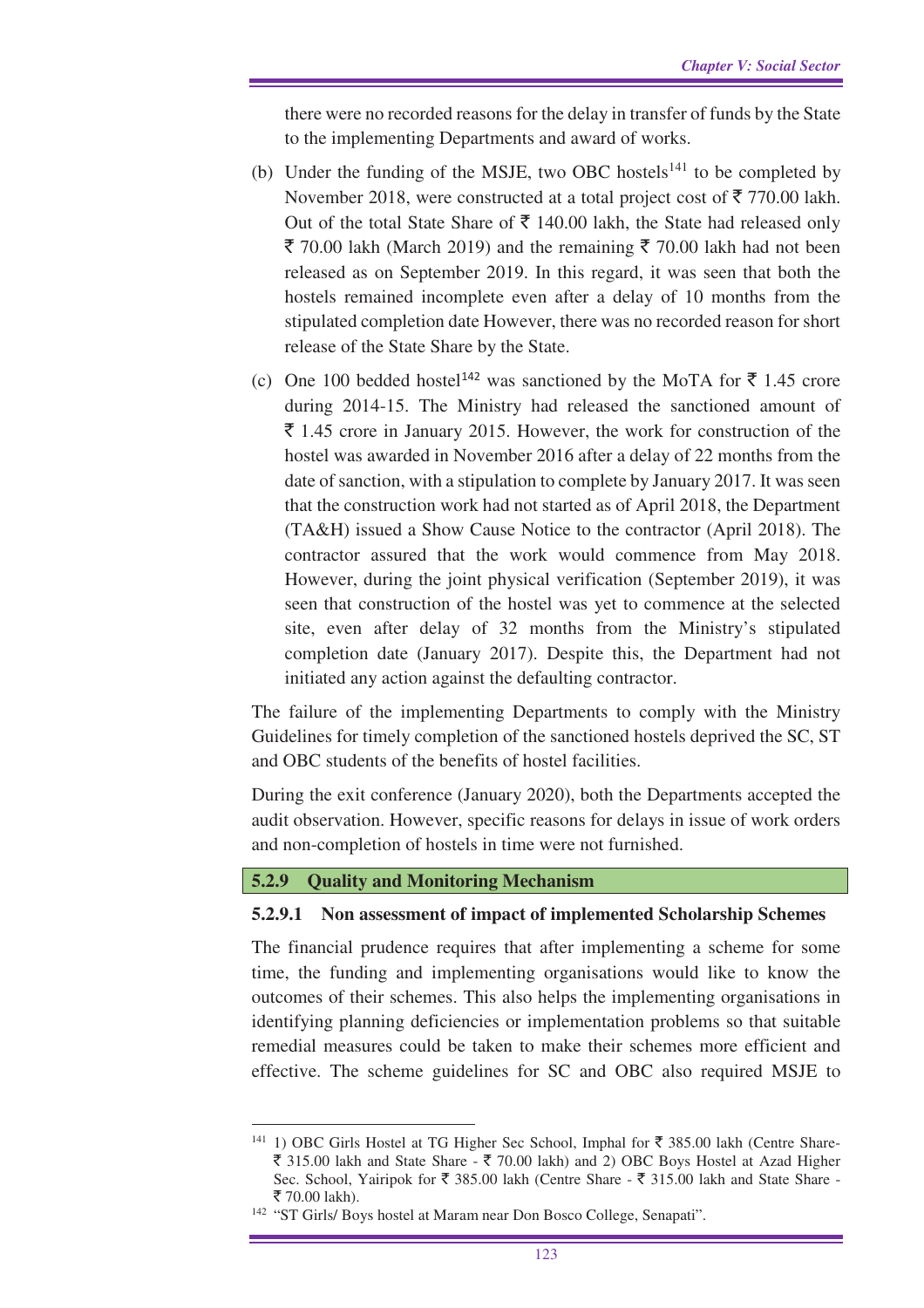conduct evaluation of the schemes. However, ST scholarship scheme guidelines were silent on this.

In respect of all the scholarship schemes implemented in the State for SC, ST and OBC students, Audit observed that there were no records pertaining to the evaluations, if any, conducted by the concerned Ministry to assess the outcomes and impacts created by the schemes. The implementing Departments did not maintain any database to assess whether the schemes had actually benefitted the target students *vis-à-vis* their completion of education without dropping out.

The Departments accepted (January 2020) that presently there was no system in place to assess the outcomes of implemented schemes. However, the matter would be looked into and expertise in this particular field would be consulted for carrying out assessment of outcomes of the schemes. The audit advised that the Departments should consider requesting the Development, Monitoring and Evaluation Office, Niti Aayog which has programme evaluation as their mandate, for evaluation and assessment of their programmes.

### **5.2.10 Conclusion**

The Performance audit of the Implementation of the Umbrella Schemes for Education of SC, ST and OBC Students brought out poor planning as the State neither had any database of eligible students nor had they prepared any action plan for assessing the estimated number of beneficiaries for timely coverage.

The planning and budgeting for scholarship schemes by the Department was deficient since Committed Liability from State Government was not provided for, leading to non- receipt of central funds and denial of Scholarship to SC Pre-Matric Students for the years 2017-18 and 2018-19. Similarly, the implementing departments did not take steps for implementation of Book Banks scheme in the State thereby denying the scheme benefits to eligible students. In seven out of the 10 selected hostels, the number of rooms provided in the DPRs/ Estimates were insufficient to accommodate 100 students per hostel thereby accommodating total 307 (43.85 *per cent*) students only instead of the sanctioned 700 students. The Department did not make provisions for furnishing of hostels and essential features like boundary walls, room for hostel warden, *etc*. there not provided for at the planning stage. Completed hostels remained unoccupied and non- functional even after lapse of one to two years from the date of their completion.

The State Government delayed release of funds for scholarship schemes by two to 19 months since its receipt from the GoI resulting in delayed disbursement of scholarship to students. For the period covered by the Performance Audit, the Departments had not analysed the details of 3,448 failed bank transactions which led to funds of  $\bar{\tau}$  229.57 lakh not getting credited into beneficiaries' account thereby, depriving the needy students/ beneficiaries of scholarship funds. TA&H Department did not maintain separate bank accounts for the scholarship schemes till date (July 2020).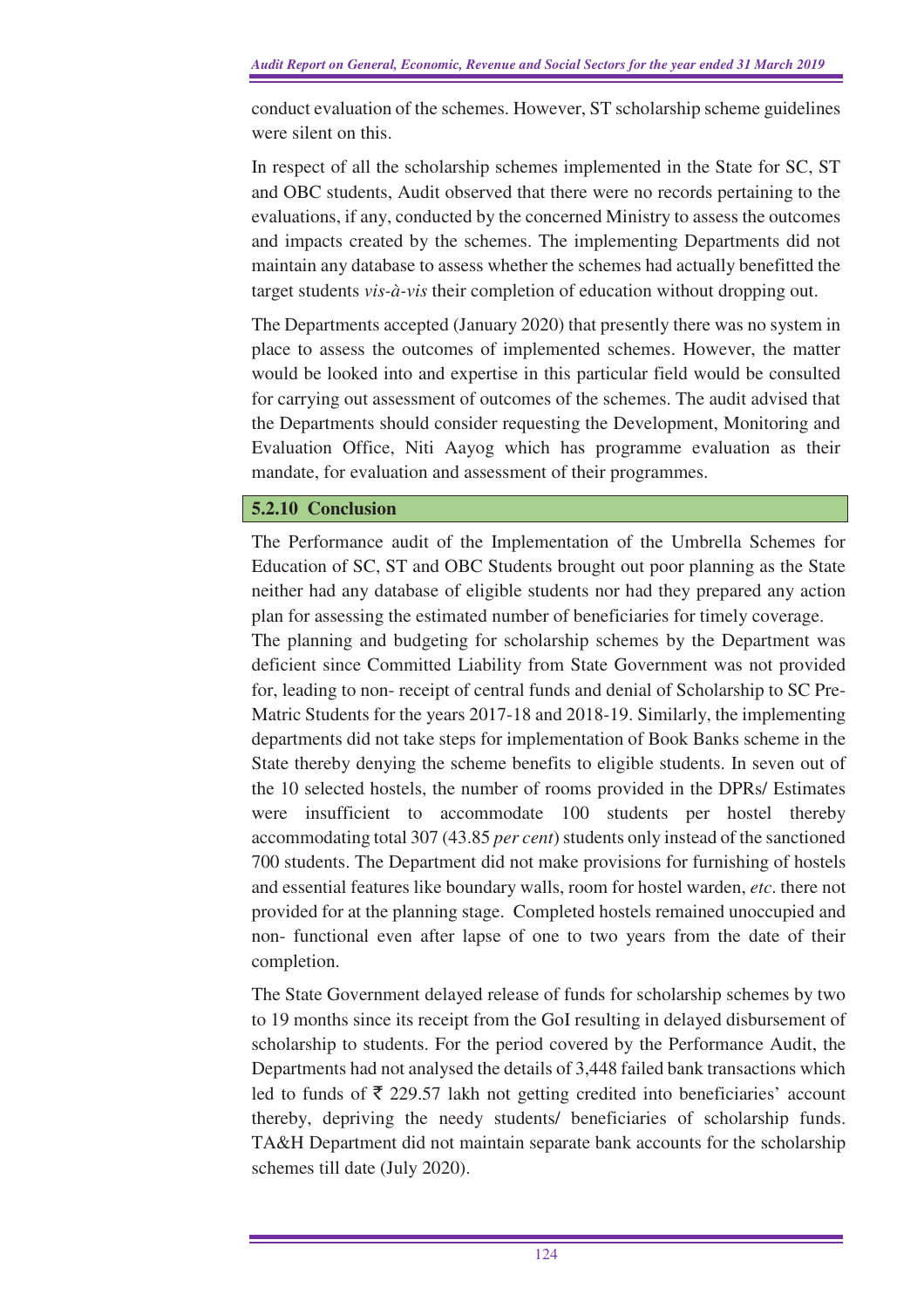Lack of awareness about the scheme in students, especially in remote areas turned out to be main reason for less coverage of students in the scheme. Insufficient demand/ proposal of funds for the hostellers from GoI resulted in denial of entitled benefits to 2,204 hostellers amounting to  $\bar{\tau}$  56.59 lakh. The State Government failed to adhere to the completion timelines for construction of hostels, as a result of which only one out of 10 sampled hostels could be completed in time.

Further, the State Government did not conduct any Social Audit to evaluate and assess the impact of the scholarship and hostel schemes. As such, the extent to which the implemented schemes actually benefitted the targeted category of students could not be ascertained in audit.

### **5.2.11 Recommendations**

The State Government may consider to:

- *Prepare database of potential SC/ST/OBC students in collaboration with the line Departments viz. Education Department, etc. and make use of the UDISE database;*
- *Give wide publicity to the scholarship scheme through Headmasters/ Principals of schools/institutes to spread awareness so that the benefit of the schemes reaches to more students;*
- *The Department may improve its budgeting process and prepare Budget strictly as per Scheme guidelines and income limits be revised as per GoI guidelines;*
- *Ensure timely release of funds to implementing Department for efficient and effective implementation of the Schemes;*
- *Institute monitoring mechanism to ensure successful transfer of funds to the bank account of beneficiaries by ensuring that UTRs are received from the Banks and the information is tallied in the Department with the number of cases authorised;*
- *Conduct proper need/demand based survey before constructing new hostels;*
- *Strengthen monitoring mechanism to ensure timely completion of hostels. Further, the State should fulfil its responsibility of operationalisation, management and maintenance of the completed hostels; and*
- *Conduct Social Audit of the implemented schemes to assess the performance of the schemes and the extent to which these schemes have benefitted the target group of students.*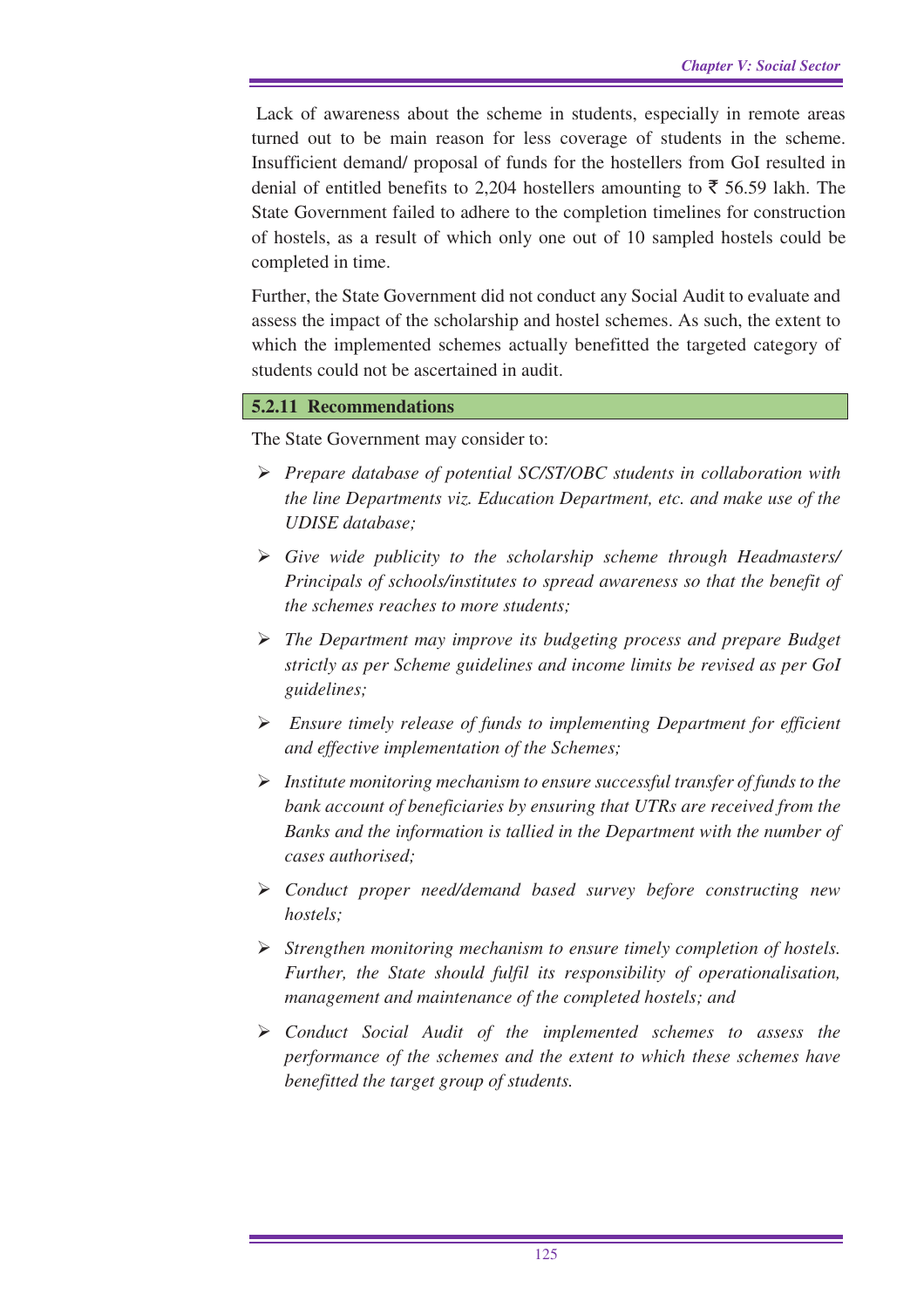### **COMPLIANCE AUDIT PARAGRAPHS**

#### **DEPARTMENT OF EDUCATION (SCERT)**

#### **5.3 Idle expenditure**

 $\overline{a}$ 

**The Department took up Construction of Block Institute of Teacher Education (BITEs) at Moreh, without finalising the land acquisition**  resulting in idle expenditure of  $\bar{\mathbf{\tau}}$  3.84 crore.

The Centrally Sponsored Scheme on restructuring and reorganisation of teacher education emphasised on establishment of Block Institute of Teacher Education (BITEs) to ensure access to good quality teacher education facilities and to facilitate the entry of talented persons, particularly from the SC/ ST and minority concentration areas into the teaching profession. BITEs are pre-service elementary teacher educational institutions which are to be established in the block areas having highest concentration of SC/ST and minority communities.

Based on the proposal of State Council of Education Research and Training (SCERT), Manipur, GoI had approved (June 2014) the construction of six BITEs<sup>143</sup> at a unit cost of  $\overline{5}$  561.00 lakh ( $\overline{5}$  504.90 lakh as CSS and  $\overline{5}$  56.10 lakh as State share) and released the Central share in three instalments<sup>144</sup> during the period June 2014 to March 2018.As per the Guidelines of the Scheme, the State Government was to earmark and allocate land for establishment of the BITEs.

During test check of records of SCERT for the period from April 2014 to March 2018, audit noticed that SCERT released funds of  $\overline{5}$  383.68 lakh<sup>145</sup> to Education Engineering Wing (EEW) of Education (School) Department, Government of Manipur for "Establishment of New Institute Building for Block Institute of Teacher Education (BITE) at Moreh".

Further scrutiny showed that construction of BITE at Moreh was taken up (October 2015) on a private land for which the acquisition process was still not complete as the compensation dues were not yet settled. As a result, the

<sup>144</sup> 1st Instalment-30 June 2014; 2nd instalment-30 March 2016 and 3rd installment-12 March 2018. 145

| SI.<br>No.     | <b>Bill No.</b><br>and Date | <b>Amount</b><br>$(in \bar{ζ})$ | <b>Sanction Order and date</b>               | <b>Remarks</b>              |  |
|----------------|-----------------------------|---------------------------------|----------------------------------------------|-----------------------------|--|
|                | 387 of<br>20/03/15          | 15915000                        | No. 15/1/2015-S/SCERT/BITE(M)<br>Dt. 21.2.15 | 1 <sup>st</sup> Installment |  |
| $\mathfrak{D}$ | $418$ of<br>27/03/15        | 4888000                         | No. 15/1/2015-S/SCERT/BITE(M)<br>Dt. 21.2.15 | 1 <sup>st</sup> Installment |  |
| 3              | $280$ of<br>30/03/17        | 398000                          | No. 15/1/2015-S/SCERT/BITE(M)<br>Dt. 28.3.17 | $2nd$ Installment           |  |
| 4              | $282$ of<br>30/03/17        | 17167000                        | No. 15/1/2015-S/SCERT/BITE(M)<br>Dt. 28.3.17 | $2nd$ Installment           |  |
|                | <b>Total</b>                | 3,83,68,000                     |                                              |                             |  |

<sup>143</sup> One each in Chandel, Churachandpur, Senapati, Tamenglong, Thoubal and Ukhrul Districts.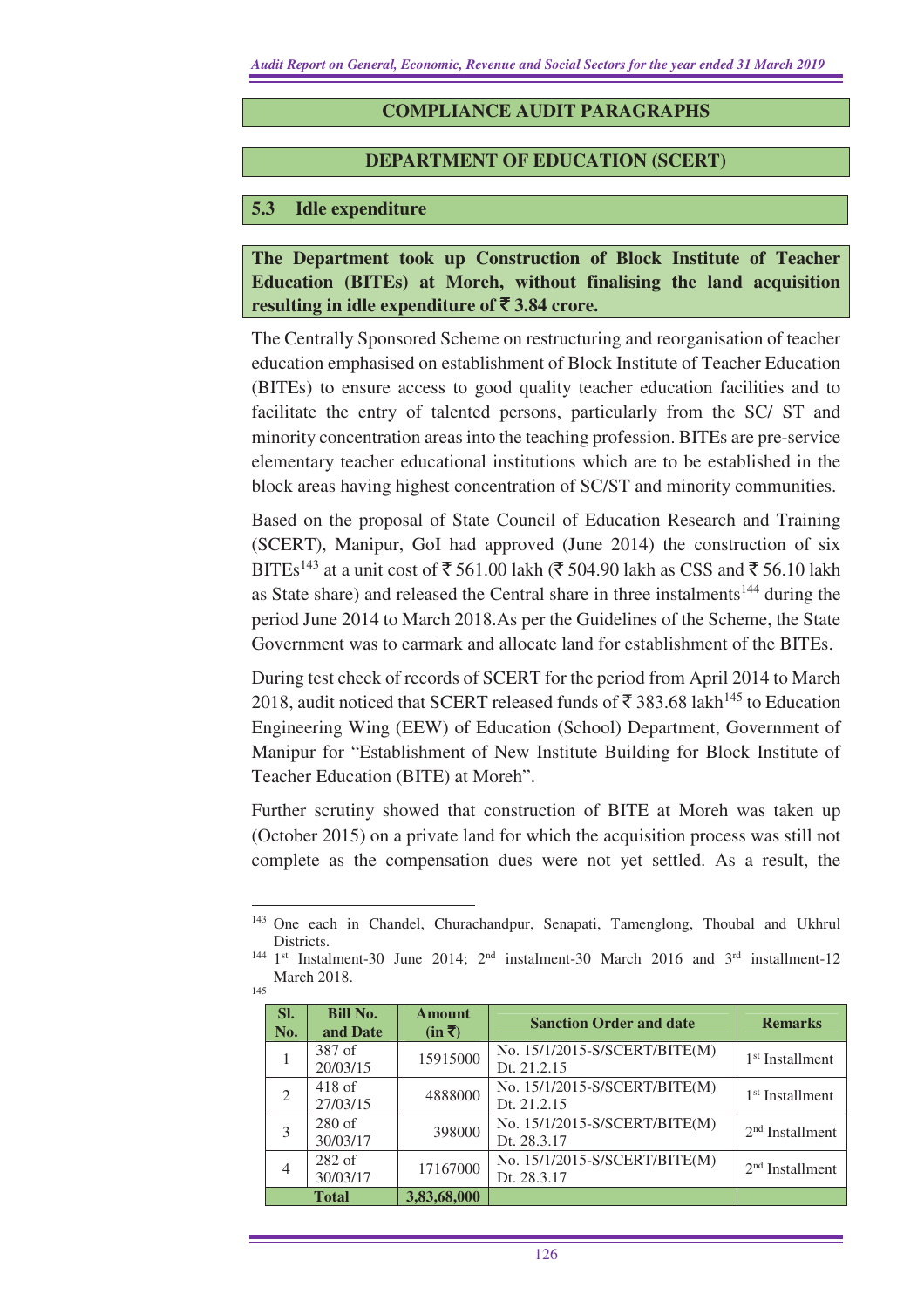construction work was obstructed by the land owner and was halted in April 2016 after completion of almost 70 *per cent* of the work as reported by EEW. Even though the Director, SCERT brought the matter to the knowledge of the State Government (December 2017), no action was taken up by the State Government (January 2020) to settle the dispute between the land owner and the Government.

Thus, State Government's failure to ensure availability of encumbrance free land led to an unfruitful expenditure of  $\bar{\tau}$  383.68 lakh on construction. This deprived the youth from SC, ST and minority communities of the intended benefits.

During a meeting (December 2020), SCERT agreed that there was an informal agreement with land owner initially and the work had stopped due to non-finalisation of land compensation. Further, the Department stated that they are pursuing the matter with higher authority for finalisation of land compensation or bring the matter to mutually agreeable conclusion. As the negotiation with the land owner is in progress, no budgetary allotment was made in the budget 2019-20. However, the State Government had not furnished any reply (December 2020).

*Recommendation: State Government may fix responsibility of the officer concerned who ordered commencement of the construction work without ensuring clear title of the land in favour of the Government.* 

# **DEPARTMENT OF LABOUR AND EMPLOYMENT**

### **5.4 Idle expenditure**

 $\overline{a}$ 

**The Directorate of Craftsmen and Training, Manipur made unfruitful expenditure of** ` **450.00 lakh on construction of an Industrial Training Institute at Jiribam that remained unoccupied for seven years since its handing over in July 2012.** 

As per Rule 26 (iv) of General Financial Rules, 2005, as adopted by Government of Manipur, the duties and responsibilities of a controlling officer, in respect of funds placed at his disposal, are to ensure that adequate control mechanism is functioning in his department for prevention, detection of errors and irregularities in the financial proceedings of his subordinate offices and to guard against waste and loss of public money.

Audit scrutiny (January 2019) of records of the Superintendent, Industrial Training Institute (ITI), Jiribam showed that the Planning Commission (State Plan Division) GoI approved (September  $2008$ )<sup>146</sup> the project "Establishment of new ITI at Jiribam" at a cost of  $\bar{\tau}$  450.00 lakh and released the first instalment of  $\bar{\xi}$  315.00 lakh (70 *per cent* of approved project cost). GoI released<sup>147</sup> the second and final instalment of  $\bar{\tau}$  135.00 lakh in March 2009.

<sup>146</sup> Vide No. M-13048/16(MN) 2008-09SP-NE dated 12 September 2008.

<sup>147</sup> Vide no. M-13048/16(MN)2008-09-SP-NE dated 04 March 2009.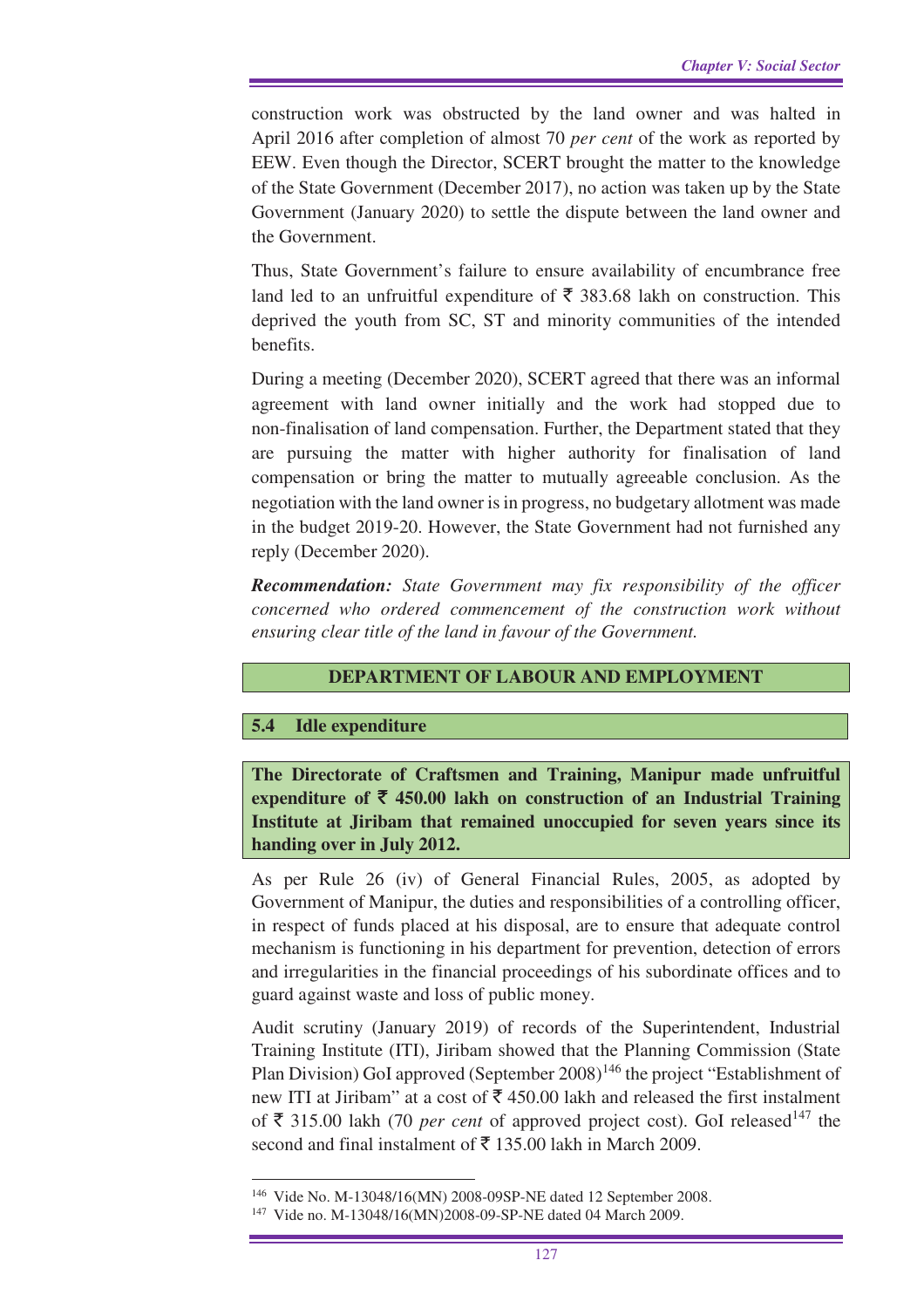The main purpose for establishment of new ITI at Jiribam was to enhance the vocational training in the State by creating a full-fledged ITI by providing facilities in seven new trades *viz.* (i) carpenter, (ii) computer operator and programming assistant, (iii) diesel mechanic, (iv) dress making, (v) radio and television mechanic, (vi) refrigeration and air conditioning and (vii) welder in addition to the two trades *viz*. stenography and wireman, that were already available at the institute which existed in rented house since its inception in 1980 and not yet affiliated to the National Council for Vocational Training (NCVT), DGE&T, Ministry of Labour as it did not have its own building.

The work was entrusted (August 2009) to the Manipur Police Housing Corporation (MPHC) Limited. Subsequently, the Directorate of Craftsman and Training (ITI), Manipur deposited  $\overline{\xi}$  368.08 lakh to MPHC in January 2010 after deduction of tax components.

MPHC Limited started (June 2010) and completed (May 2012) the construction works and furnished handing over notes in July 2012. However, the Directorate had not taken over the possession of the newly constructed ITI building at Jiribam even after seven years of its handing over, as on the date of audit without any recorded reason.

A joint physical verification (JPV) carried out (January 2019) by the audit team with the Superintendent-in-charge revealed that the constructed building of ITI, Jiribam stood abandoned with broken doors, overgrown grass penetrating the rooms which were without window screen/ glasses, cracked floor, and ceiling with leakages. Electrical fittings/ wirings, fans and other fixtures, sanitary items were not found and the floor was not cemented. The following photographs depict the condition of the ITI building, Jiribam:



**Photograph No. 5.4.1 Photographs showing dilapidated condition of ITI** 

*Side view of ITI, Jiribam Room in Southern Block*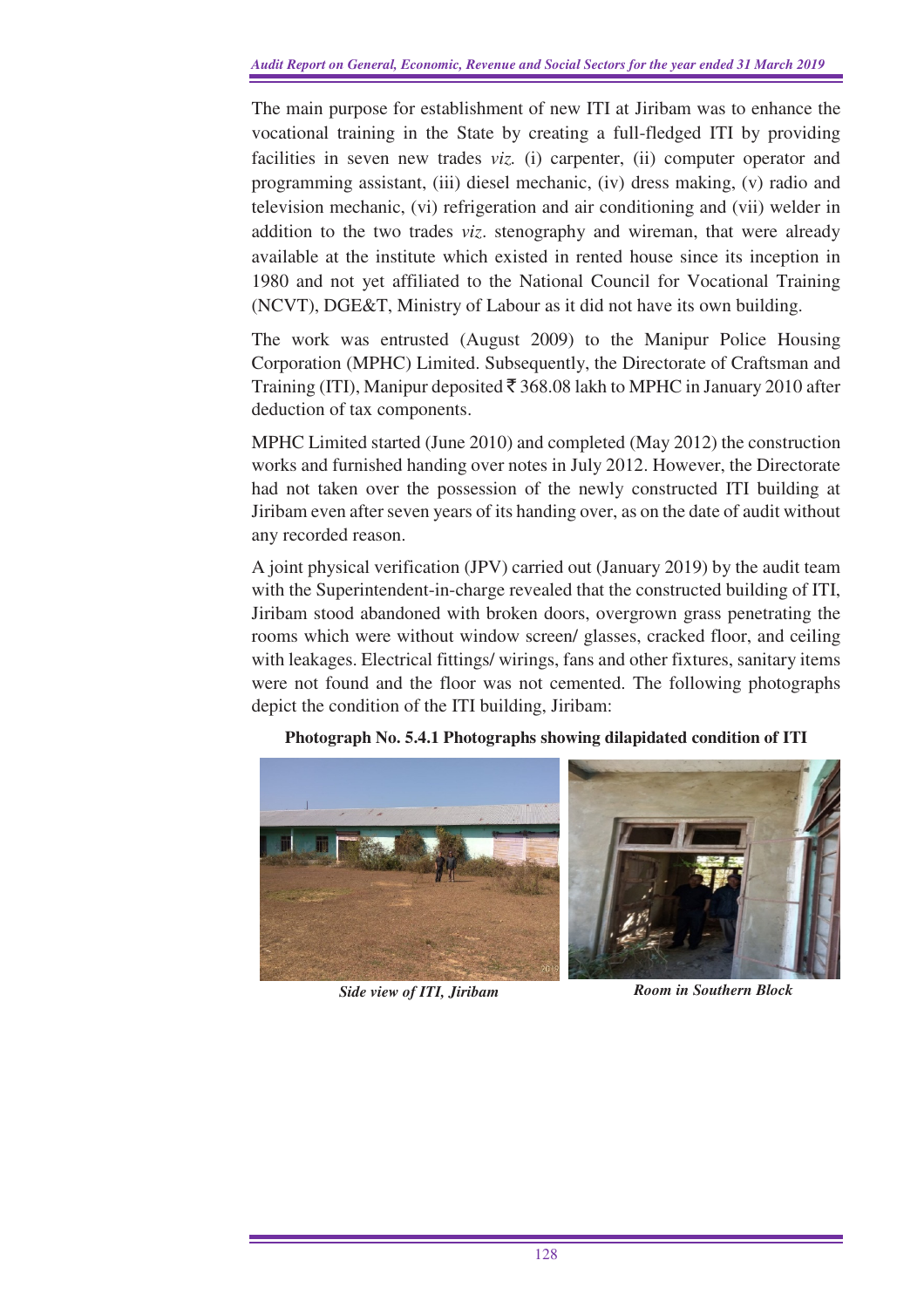

*Electrical Machine Box Western side of Administrative Block* 

Thus, expenditure of  $\bar{\mathcal{F}}$  450.00 lakh on establishment of new ITI at Jiribam was idle and unfruitful as the constructed buildings remained un-occupied for more than seven years since its completion, defeating the objective of enhancing the vocational training in the State by creating a full-fledged ITI, Jiribam.

Government admitted the audit observation (January 2020) and stated that the building could not be utilised for want of manpower for ITI and the condition of the building had deteriorated in absence of maintenance. The Government also stated that necessary steps would be taken up to make the ITI, Jiribam functional.

*Recommendation: State Government may fix responsibility and accountability for this case and take steps to make the building functional at the earliest.* 

### **DEPARTMENT OF LANGUAGE PLANNING AND IMPLEMENTATION**

### **5.5 Idle Expenditure**

 $\overline{a}$ 

**An expenditure of** ` **42.30 lakh incurred by Department of Language Planning and Implementation in translation work of 15 subjects in Meetei Mayek (MM) script proved idle and unfruitful as the text books meant for introduction from academic session 2016-17 were not approved by the State Government.**

As per Rule 26 (iv) of General Financial Rules, 2005 the duties and responsibilities of a controlling officer in respect of funds placed at his disposal are to ensure that adequate control mechanism is functioning in his department to guard against waste of public money. An idle expenditure that had not been fruitfully utilised can be construed as temporary waste of public money and therefore needs to be avoided.

The Department of Language Planning and Implementation (DLPI), Manipur was created (February  $2013$ )<sup>148</sup> for Development of Manipuri Language and Tribal Dialects of Manipur. Under the initiative "Promotion and Development of Manipuri Language", DLPI set a target of production of Manipuri Medium

<sup>&</sup>lt;sup>148</sup> Upgraded from Language Cell of the Department of Education (Schools) as per State Cabinet Decision on 19 February, 2013 and bifurcated from the Department of Education (Schools) during September 2013.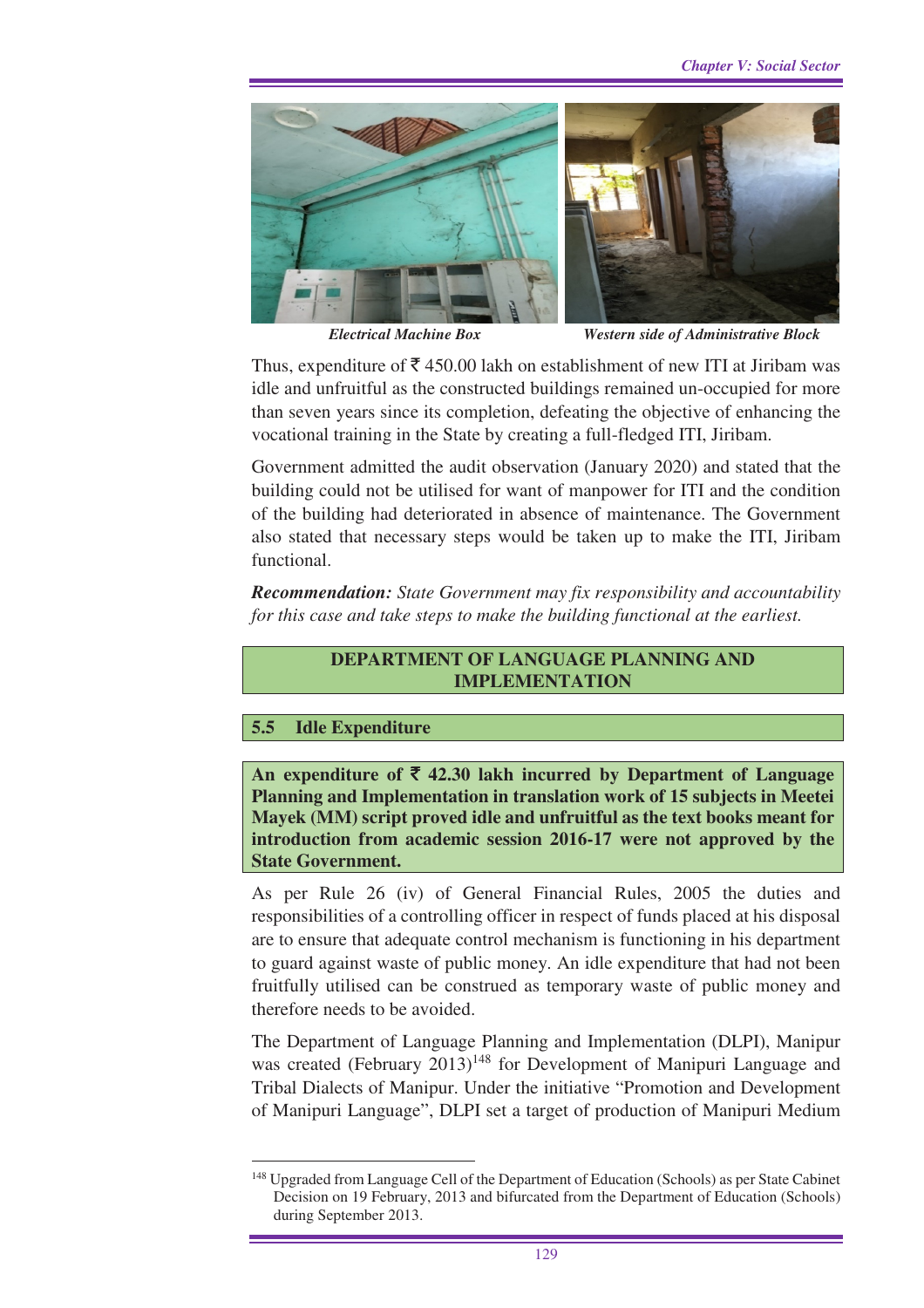textbooks from Classes XI to Graduate level for which production of books in Meetei Mayek (MM) script up to Class XII were to be ready by April 2016.

Accordingly, Government of Manipur sanctioned (March 2015)  $\bar{\tau}$  42.30 lakh<sup>149</sup> during 2014-15 for translation of 15 subjects of classes XI and XII in MM script under the Council of Higher Secondary Education Manipur (COHSEM) meant to be introduced from academic session 2016-17 onwards. This was required as 2,866 students (academic session 2014-15) and 2,479 students (academic session 2015-16) had appeared in matriculation examination in MM script. However, information regarding the number of students appearing for examination in MM script at higher secondary levels in or after academic session 2016-17 was not furnished, though repeatedly called for.

On scrutiny of records (August 2018), Audit noticed that the funds were disbursed<sup>150</sup> (March 2015) for payment of translation fees, hiring of hall, purchase of stationery, snacks, data entry works, *etc*. The text-books to be translated were of National Council of Educational Research and Training (NCERT) publications and private publishers. As of date (January 2020), copyright for publication of the books in MM script had been given (January 2017) by NCERT only and the private parties are yet to give the copyrights for publications.

The translation works were delayed and could be completed by the end of 2016. Accordingly, the Education Department, School section submitted (August 2016) a Cabinet Memo to the Government for introduction of the subjects in MM script during academic session 2017-18, however, no decision had been taken as on date (January 2020) for introduction of the textbooks. Thus, the text books meant for introduction from academic session 2016-17 could not be introduced till date (January 2020) resulting in idle and unfruitful expenditure of  $\bar{\tau}$  42.30 lakh for more than three years.

On this being pointed out, the Department admitted the audit observation and stated (January 2020) that efforts would be made to obtain the approval of the Government and introduction and publication of the textbooks would be made as soon as Cabinet approval is obtained.

The matter was referred to the Government; however, their reply is awaited (July 2020).

*Recommendation: The Government needs to expedite the printing of books in Meetei Mayek, so that students may be encouraged to take up the language as envisaged under Promotion and Development of Manipuri Language initiative.* 

<sup>149</sup> Vide order no. 29/12/2005-SF(S) dated 20.03.2015.

<sup>&</sup>lt;sup>150</sup> In two bills *viz.*  $\bar{\xi}$  40.23 lakh vide Bill No. 8 dated 25.03.2015 and  $\bar{\xi}$  2.07 lakh vide bill No. 9 dated 25.03.2015.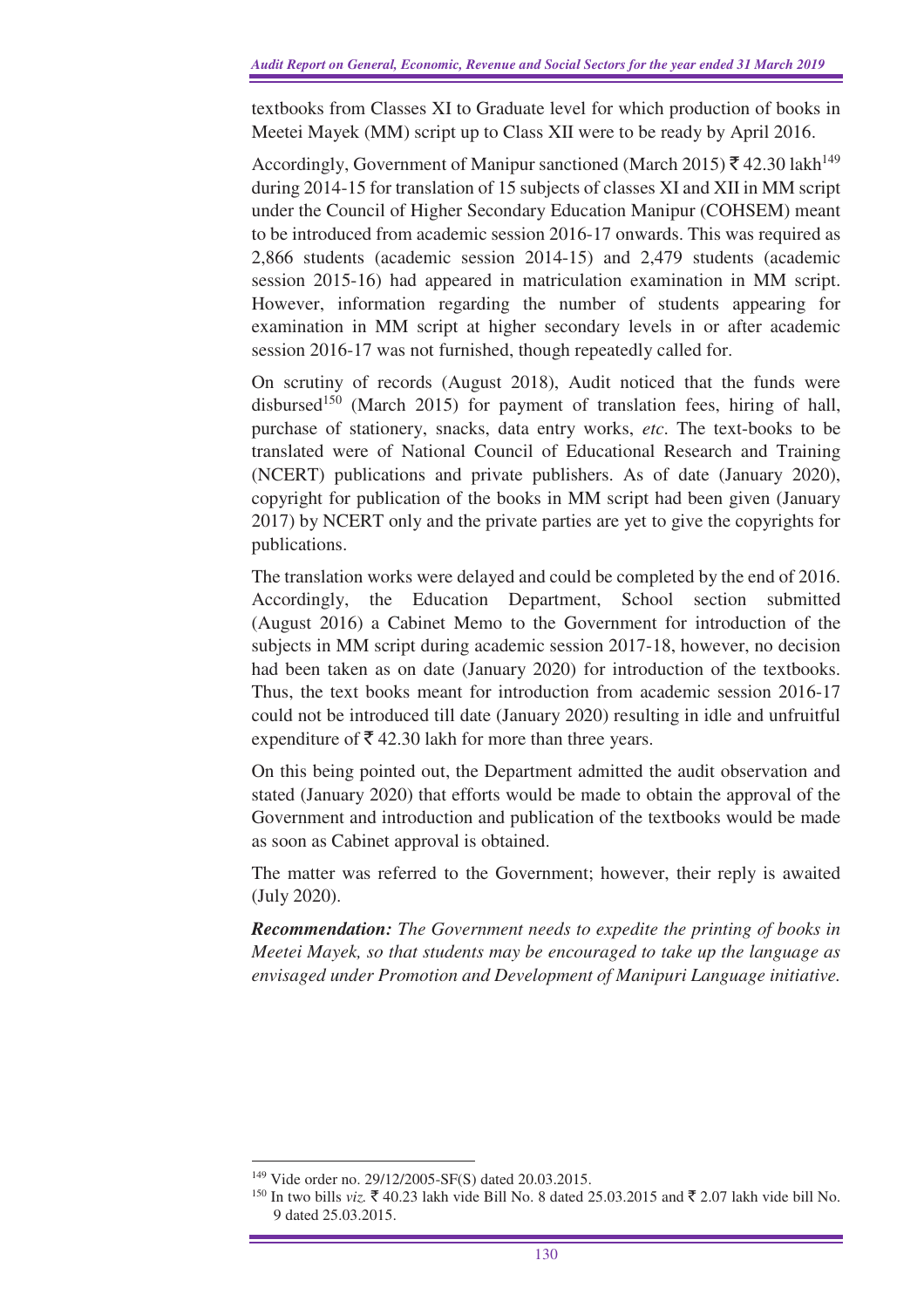### **MEDICAL HEALTH AND FAMILY WELFARE DEPARTMENT**

### **5.6 Unfruitful expenditure**

### **Jawaharlal Nehru Institute of Medical Sciences failed to put Oxygen Generation Plant (OGP) into use leading to unfruitful expenditure of**  ` **1.11 crore.**

Rule 26 (iv) of General Financial Rules, 2005 states that the duties and responsibilities of a controlling officer in respect of funds placed at his disposal is to ensure that adequate control mechanism is functioning in his department for prevention, detection of errors and irregularities in the financial proceedings of his subordinate offices and to guard against waste and loss of public money.

Test check of records (February 2019) of the Director, Jawaharlal Nehru Institute of Medical Sciences **(**JNIMS), Porompat showed that supply order (March 2011) for purchase/ installation of Oxygen Generation Plant  $(OGP)$ <sup>151</sup> was placed for JNIMS campus to M/s Narula Udyog (India) Private Limited, New Delhi<sup>152</sup> at a total cost of  $\overline{z}$  1.11 crore. The OGP was subsequently delivered and installed inside JNIMS campus on 04 January 2014.

The installed capacity of the OGP was 900 cylinders per month (30 per day) which was sufficient to cater to the average monthly requirement of the Hospital which stood at 715 per month. However, the OGP could be put to use for ten months' period from January 2015 to October 2015 and produced only 156 numbers of D-Type oxygen cylinders against its capacity to produce 9000 cylinders (900X10 months).

Further scrutiny showed that due to power fluctuations, the air compressor $153$  of the OGP got damaged and the OGP could not be put to use since 25 October 2015. The efforts made by the Institute to get the air compressor repaired were not on record.

While admitting the matter pointed out in audit (July 2019), the Director, JNIMS stated (November 2019) that the OGP remained non-functional as the payment between the JNIMS and the supplier (Narula Udyog Limited) could not be settled.

Thus, the OGP installed at a cost of  $\bar{\tau}$  1.11 crore has been non-functional since October 2015 defeating the purpose of production of in-house oxygen. Further, the Institute was still heavily dependent on the oxygen supplied by private

 $\overline{a}$ <sup>151</sup> 30 cylinders per day capacity inclusive of Compressed air source, Air cleaning system, Oxygen, Nitrogen separation system, Oxygen purifying device, buffer tank, Temperature test device and control system, Bus bar and Oxygen Compressor, Cylinder filling system and 50 D type cylinders.

<sup>&</sup>lt;sup>152</sup> Vide order no. K/15/JNIMS/Procur.III/DHS-2010 dated 14<sup>th</sup> March 2011.

<sup>&</sup>lt;sup>153</sup> As reported by the Technician on 09.11.2015.